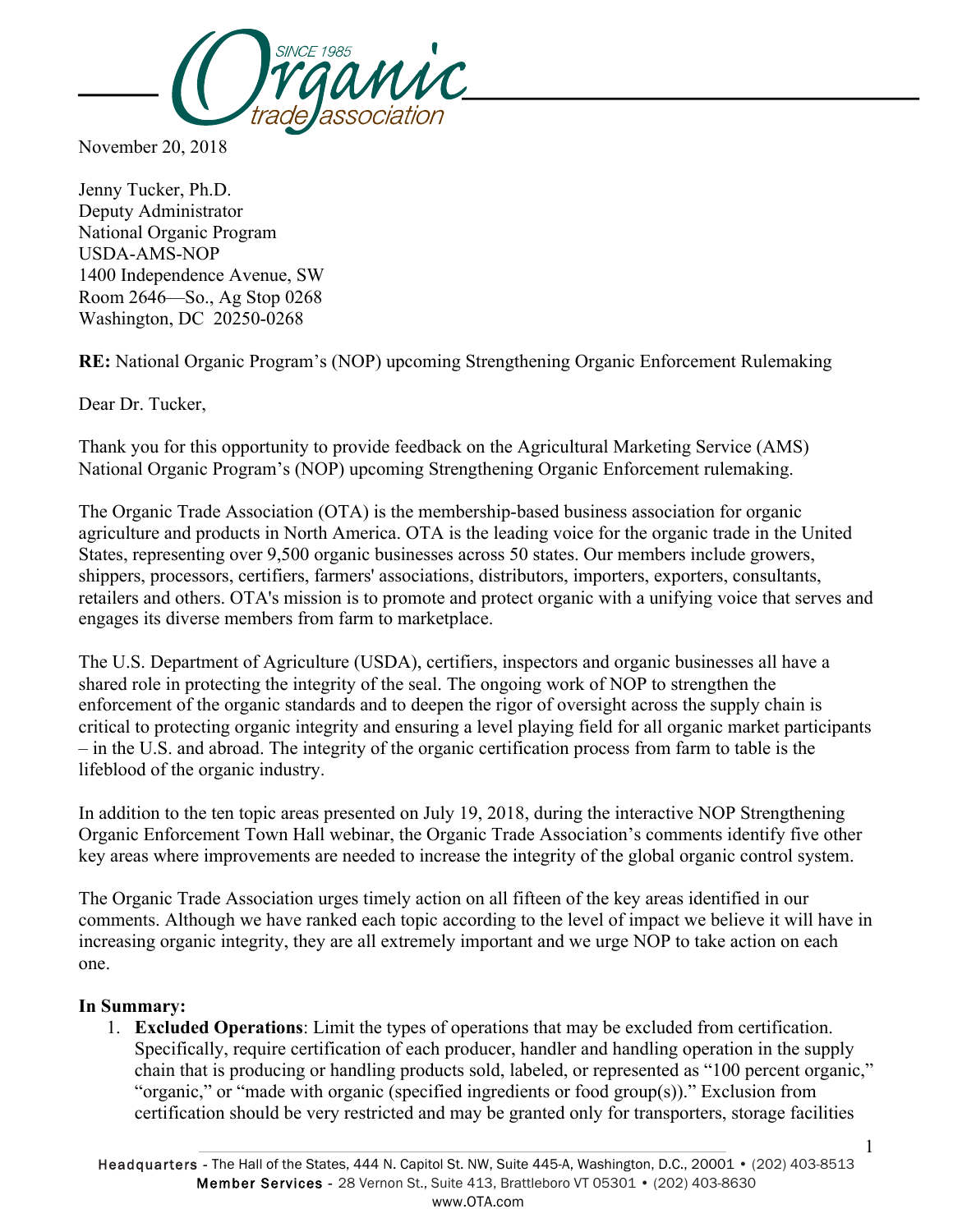

and retail food establishments that meet the conditions and regulatory compliance requirements detailed in our comments below.

- 2. **Organic Integrity Database:** 1) Require Accredited Certifying Agents (ACAs) to report aggregate production area certified by crop and location at least on an annual basis to the Organic Integrity Database. Currently there are no means to accurately calculate organic acreage and/or yield estimates on a country-by-country basis; and 2) require ACAs to update the OID within 72 hours when an operation surrenders its certification, or its certification is suspended or revoked.
- 3. **Complaint & Alert System:** 1) Create a risk assessment process for prioritizing complaints; 2) improve the timing and communication around NOP's complaint system; and 3) develop a public alert system that identifies products or regions where heightened vigilance is needed.
- 4. **Organic Identification:** 1) Require all documentation associated with NOP certified product to include identification of organic status; and 2) require all non-retail containers and packaging to include identification of the product as organic.
- 5. **Testing:** 1) Update NOP's Guidance on Residue Testing (NOP 2610, 2611, 2613) to gain better consistency and bring testing methodology up to speed with industry standards and testing technology; and 2) increase required use of testing for imports and other high-risk products and/or regions.
- 6. **Grower Groups:** Formally respond to the National Organic Standards Board (NOSB) Recommendations on Grower Groups and conduct rulemaking to ensure consistent oversight and enforcement of group operations.
- 7. **Inspector and Certifier Oversight (including Satellite Offices):** 1) Increase oversight of certifiers, including satellite offices domestically as well as in foreign countries, which should be required to be audited on an annual basis; 2) Develop more robust auditing of ACAs with increased attention on whether a certifier's process and qualifications are sufficient to verify compliance and detect fraud.
- 8. **Equivalency and Recognition Arrangements:** 1) *Terms and conditions of equivalency arrangements*: Prioritize competency of oversight and data transparency followed by differences in regulations and materials; 2) *Communication*: Improve communications with the enforcement authorities of trading partners, certification bodies in regions and countries covered by equivalency arrangements and recognition agreements, and other institutions that protect organic integrity; and 3) *Follow-up:* On recognition agreements, ensure that the governmental authorities, in fact, are implementing the NOP rule including associated guidance and policy.
- 9. **Inspectors (Qualifications, Training and Field Evaluations):** 1) Improve qualifications and training of inspectors and ACAs to monitor, detect and address fraud; and 2) Establish minimum requirements for qualifications and initial and continuing training.
- 10. **Import Certificates:** 1) Implement a system that collects a greater amount of data, including tracing the original product to its origin; and 2) Improve online access to electronic import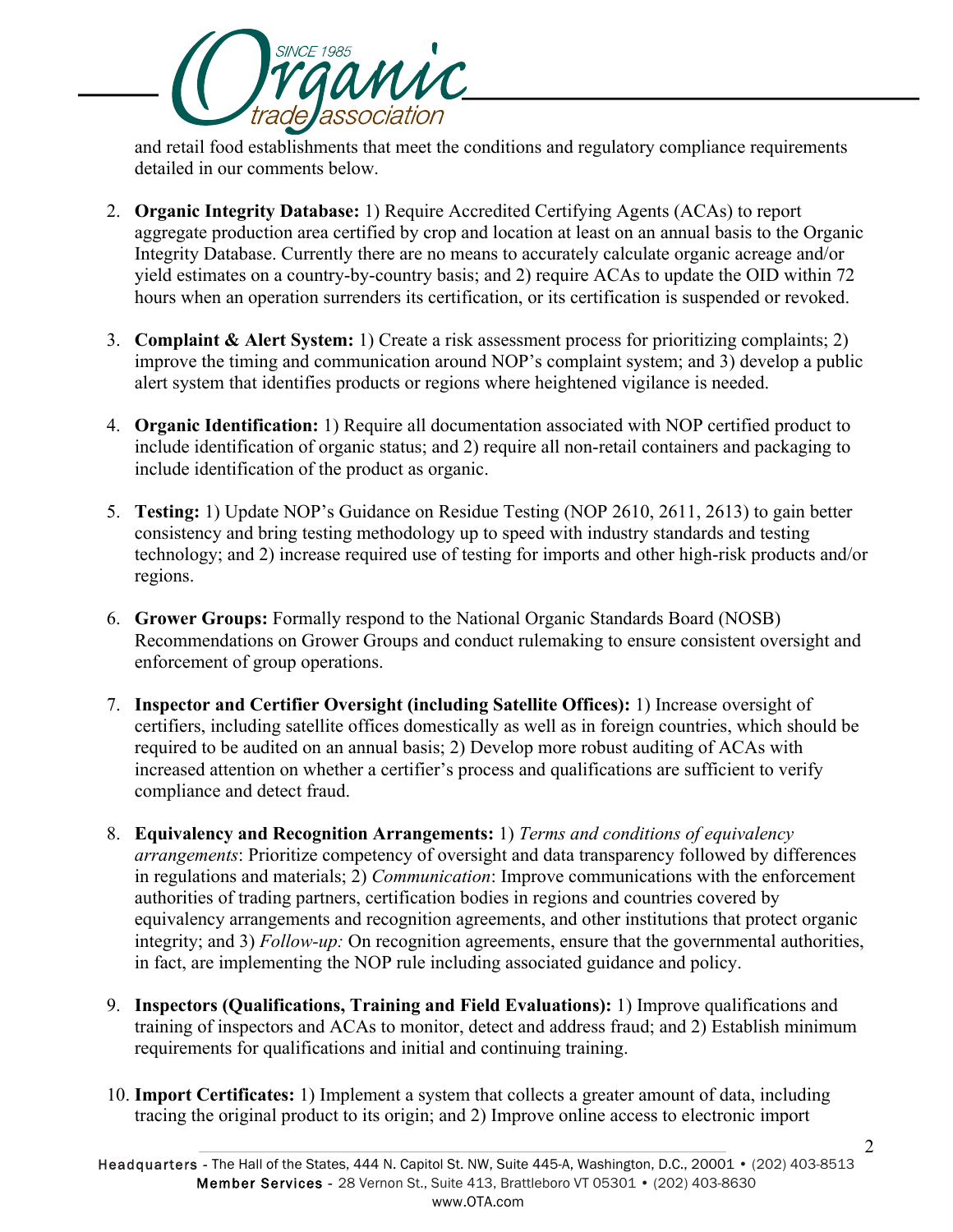

certificate system.

- 11. **Updates to Non-compliances and Appeals Process:** Expedite the NOP appeals process such that that appeals are reviewed and responded to in a timelier manner.
- 12. **Unannounced Inspections:** Require certifying agents to conduct unannounced inspections on at least 5% of certified clients. Additional unannounced inspections should be conducted as needed in response to complaints and investigations. The cost of unannounced inspections should be factored into the certifier's fee structure. Additionally, require certifiers to report to NOP annually on their programs, success rate and compliance with the minimum requirement.
- 13. **10-Digit HT Codes:** Prioritize increasing the number of 10-digit statistical breaks for organic products in the harmonized tariff schedule and *require* the use of the 10-digit code when it exists. Use of an organic 10-digit statistical breakout for imported organic product (if one exists) ensures accurate accounting of products entering the United States. This information is critical to understanding what products are entering the U.S. and from which countries. It is the only U.S. government produced, year-round, public data set available on the topic. Without increased number of codes and their compulsory use by industry, there is no reliable/consistent baseline for understanding volumes, prices, and origins of imported organic products. The non-use of the code should not disqualify the product as organic. However, this could prompt a mandatory test.
- 14. **Federated Organic Certificates:** Consider a narrower and more easily-implementable solution that will help deter fraudulent certificates. Until the Organic INTEGRITY Database is reliably providing accurate and current information for certified operations, federated organic certifications should not be mandatory.
- 15. **Fumigation Notifications:** Continue to increase coordination and access to available data cross border documentation systems administered across other agencies including U.S. Customs and Border Patrol (CPBs) Automated Commercial Environment (ACE), and Phytosanitary certificates. This includes notifying NOP when imported agricultural products are treated with NOP-prohibited substances at U.S. ports of entry. Notifications must include the crop/product, name of the associated company, the substance used, and information must be made available to ACAs.

We offer the following more detailed comments on select topics subject to NOP's upcoming Strengthening Enforcement Rulemaking:

## **EXCLUDED OPERATIONS**

Operations excluded from organic certification were one of the topics presented at the NOP Town Hall on Enforcement Rulemaking. Specifically, NOP asked for feedback on 1) "Which types of excluded operations should be required to be certified and why?" and 2) "Should any of the current exclusions in the USDA organic regulations remain in place?"

## *Which types of excluded operations should be required to be certified and why?*

The Organic Trade Association prioritized several legislative changes for the next Farm Bill to give NOP the tools it needs to prevent fraud. One of our top priorities most relevant to the role of uncertified operations in the supply chain is the section in the Organic Farmer and Consumer Protection

3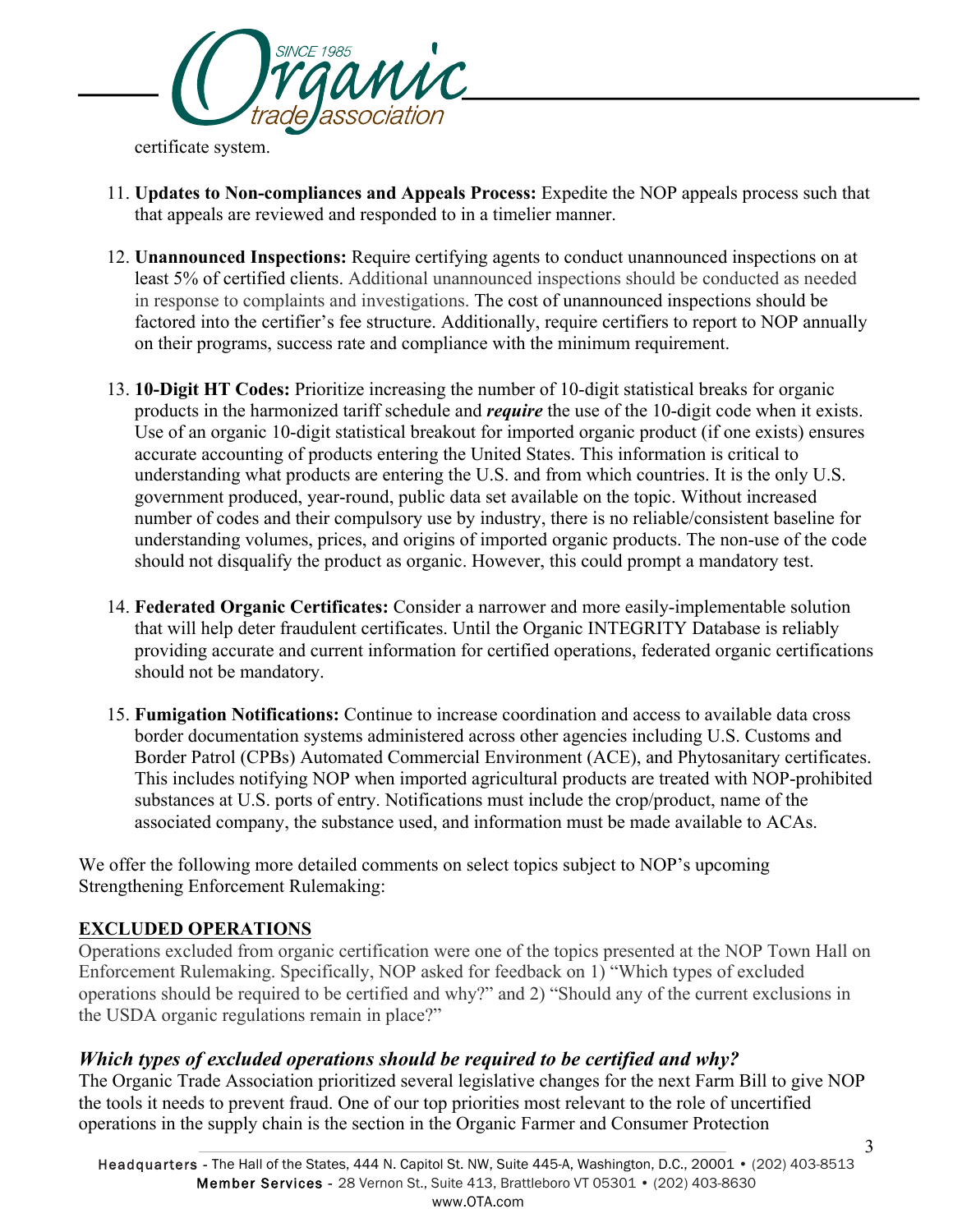

Act (OFCPA) which calls for a modification to the regulations to limit the type of operations that are excluded from certification under 7 CFR §205.101. The language in the House and Senate bill reads:

MODIFICATION OF REGULATIONS ON EXCLUSIONS FROM CERTIFICATION. Not later than 1 year after the date of the enactment of this Act, the Secretary of Agriculture shall issue regulations to limit the type of operations that are excluded from certification under section 205.101 of title 7 Code of Federal Regulations, and any other corresponding sections.

The Organic Trade Association believes that each **producer, handler and handling operation** in the organic supply chain that is producing, handling or selling products sold, labeled, or represented as "100 percent organic," "organic," or "made with organic (specified ingredients or food group(s))" must be certified. In other words, every organic ingredient and every organic product must be handled by a certified operation from farm to retailer. The opportunity to be excluded from certification should be very limited, clearly stated and based on the scope and activity of the operation.

Uncertified entities in the supply chain that are handling organic products pose a major risk of fraud because they are operating outside of the certification system and accordingly are not subject to annual on-site audits. This results in an interruption or break in an otherwise tightly linked supply chain, and creates an opportunity for unverified activity and ultimately fraudulent behavior. Furthermore, the exclusion from certification under § 205.101(b)(1) is no longer appropriate considering the complexity of today's organic supply chain and the global scale and growth of the sector. The practice of a buyer accepting an organic certificate from a supplier, with the expectation that it represents complete supply chain certification back to the farm, can only be valid if each entity in the supply chain is certified.

The following chart reflects operations that are *commonly considered "excluded"* but for which we believe certification should be required. Our comments below offer further detail.

| <b>Certification Required</b>        | **Certification may not be required                 |
|--------------------------------------|-----------------------------------------------------|
| Brokers (excluding customs brokers*) | Retail Food Establishments (as described under      |
|                                      | $205.101(a)$ and (b)                                |
| Importers                            | ***Transporters                                     |
| Traders                              | ****Storage Facilities that do not sell, process,   |
|                                      | package, label                                      |
| Wholesalers                          | ****Distribution Centers that do not sell, process, |
|                                      | package, label                                      |
| On-line auctions                     |                                                     |
| <b>Agricultural Ports</b>            |                                                     |

\* Because of the complexity involved with importing and exporting goods, many companies use customs brokers to act as their agents. Customs brokers clear shipments of imported goods prepare required documentation for export shipments and collect duties and taxes. They act as an intermediary between importers and the government. They are paper pushers only and should not be subject to certification.

\*\*Depending on scope and activity – see our comments below

\*\*\*Operation that transports (this carve out is based on OFPA definitions) – if it does not handle (sell, process or package) and certified organic product is transported from a certified operator to another certified operator or final retailer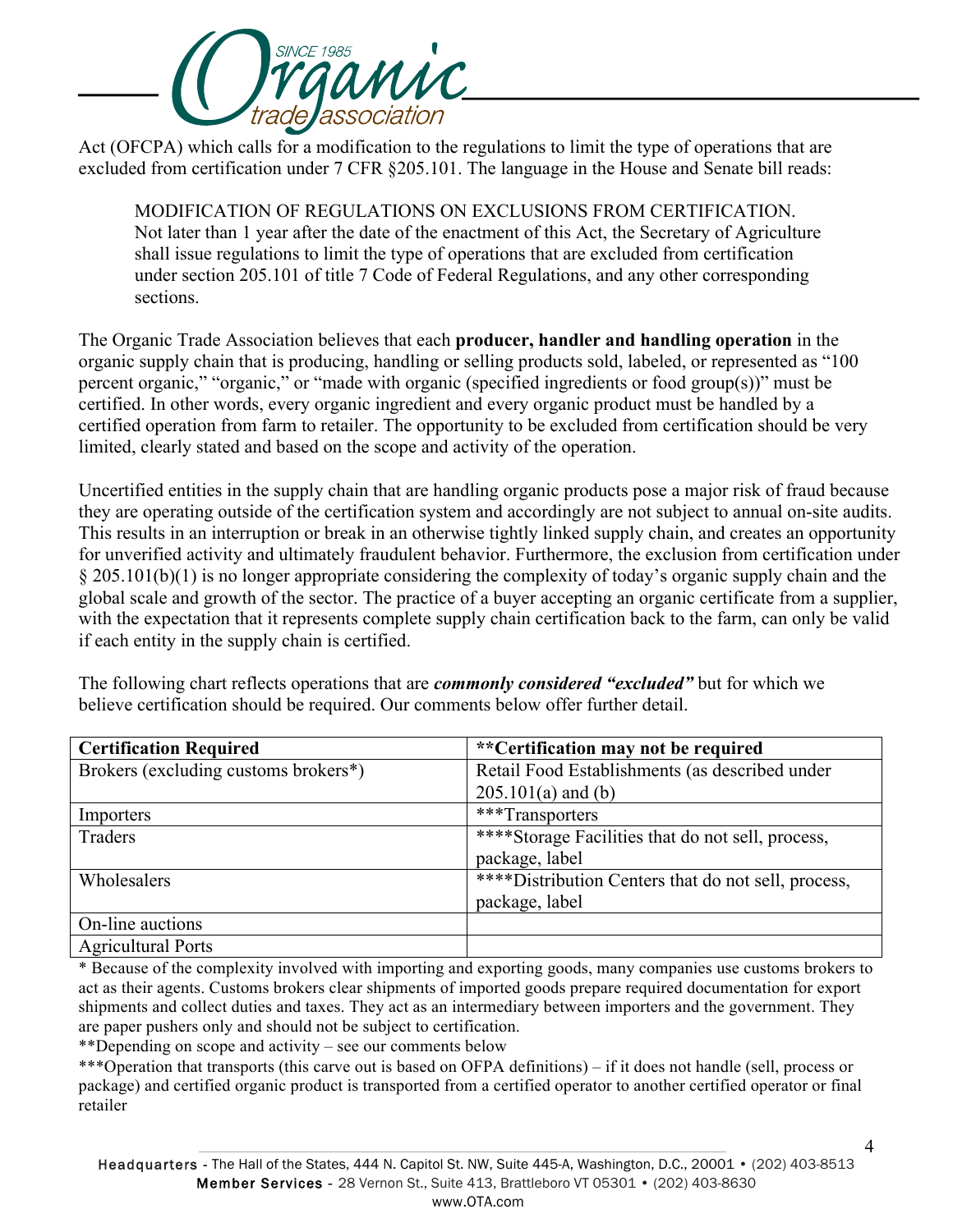

\*\*\*\*Must receive certified organic products in wholesale or retail containers (enclosed in a sealed, tamper-proof and properly labeled container) and ship in the same wholesale or retail container without opening, reconstituting, altering, splitting, repackaging, processing or relabeling the products.

The Organic Trade Association believes that eliminating the exclusion from certification for uncertified entities that handle (sell, process, package) organic product, including agricultural ports, commodity brokers, importers, wholesalers, commodity traders and on-line auctions, regardless of whether they take physical possession of the product, is the single-most important action that can be taken to increase the integrity in the global organic control systems and create a level playing field for all organic operations.

### *Should any of the current exclusions in the USDA organic regulations remain in place?*

Yes. However, the Organic Trade Association urges NOP to focus on "who may be excluded" rather than "who should be certified." We urge NOP to first communicate that everyone in the supply chain producing and/or handling organic products (grow, sell, process, package, label) must be certified, and then communicate the very limited and restricted exception to the Rule.

In short, an exception to the rule may apply *only* to:

- 1. **Exempt operators** meeting the conditions and requirements of 205.101(a). Please note that the Organic Trade Association's is focused on limiting the types of operations that may be *excluded*. Our legislative efforts are not aimed at *exempt* operations.
- 2. **Retail food establishments** and **storage facilities** that meet the conditions and requirements of § 205.101(b) as described in our comments below;
- 3. **Transporters,** provided: 1) they do not sell, process, or package; 2) the activity is limited to the delivery of certified organic crops or livestock from one certified entity to another; and 3) they are operating in compliance with NOP Guidance 5031 (Certification Requirements for Handling Unpackaged Organic Products).

In all cases above, the regulations need to be revised to clarify the conditions and regulatory provisions that must be met by exempt and excluded operations, particularly as it relates to commingling and contamination prevention, labeling and record keeping.

### **Retail Food Establishments**

The Organic Trade Association strongly advocates for voluntary certification of **retail food establishments**. Retailers represent the final interface with consumers in the organic supply chain, and it is crucial that organic integrity in merchandising, handling and marketing be vigilantly maintained. While we strongly advocate for voluntary certification of retailers, we support retaining the current exclusion (and exemption) for retail food establishments, *provided* NOP:

- 1. Swiftly act on NOSB's 2014 recommendation titled "Clarification and Guidance on Retail Compliance and Certification." This recommendation (unanimously passed) requests that NOP provide clear general education and guidance on organic compliance to the retail sector and clarify specific sections of the Rule as it applies to retail food establishments.
- 2. Revise the regulations to clarify that all retail food establishments that are either exempt and/or excluded from certification must still comply with prevention of contact with prohibited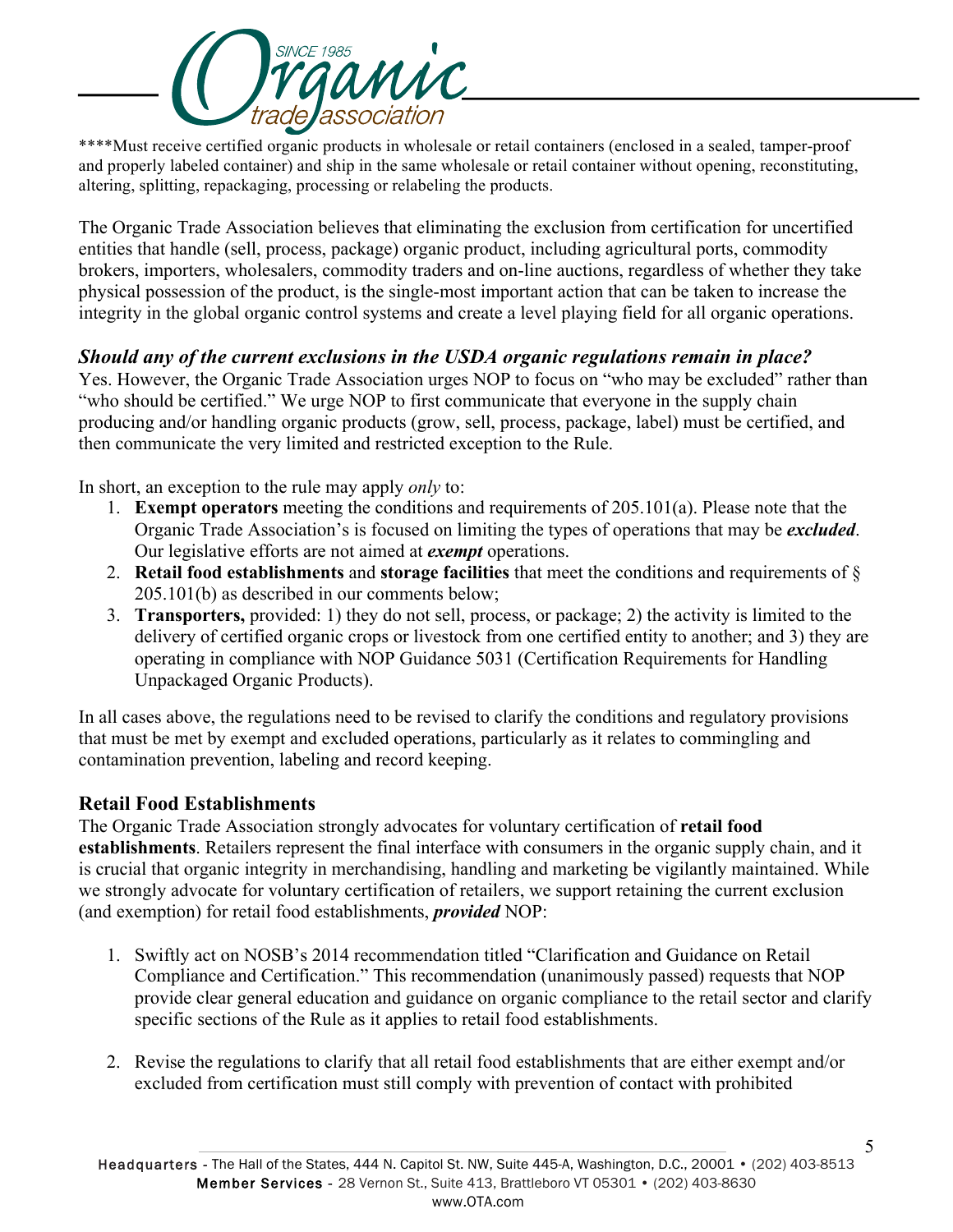

substances as set forth in §205.272, the labeling provisions of §205.310 and record keeping as described in  $§205.101(c)$ .

3. Clarify the definition of a "retailer" as used in the NOP Town Hall Webinar. One of the retail areas NOSB requested clarification on in the 2014 recommendation is the function of on-line retailers. We understand that the early drafted regulations and the exemption and exclusions provided for retail food establishments may not have had on-line retailers in mind at the time the regulations were drafted. The regulations are out of date in this area and the Organic Trade Association views guidance in this area as a top priority.

The Organic Trade Association believes that focused education, guidance and outreach to the retail sector will help improve compliance and regulation, foster consistency across certified and non-certified operations, and promote consumer confidence in the USDA organic label.

### **Storage Facilities / Distribution Centers**

Under conditions that need to be clearly spelled out in the organic regulations and guidance (see our suggested revisions below), **storage facilities that store and/or distribute** may be excluded from certification provided they are covered under the certified operation's Organic System Plan that is responsible for the organic product(s). Additionally, documentation attesting to contamination/commingling prevention and record keeping practices should be maintained in the OSP *and* on-site at the storage facility location. **See Appendix A – Independent Storage Information Sheet.** 

The organic regulations in combination with guidance must make it abundantly clear that an excluded storage facility or distribution center **must receive certified organic products in wholesale or retail containers (enclosed in a sealed, tamper-proof and properly labeled container) and ship/distribute them in the same wholesale or retail container without opening, reconstituting, altering, repackaging, splitting, processing or relabeling the products**.

Storage or distribution centers that are performing secondary packaging on organic products must be certified.

**Note:** The term "properly labeled" refers to a NOP certified product that is labeled in accordance with the labeling requirements of the organic regulations *in addition* to identification of its organic status (see our comments below on page 13 - ORGANIC IDENTIFICATION ON DOCUMENTS AND LABELS).

For storage facilities (and any other excluded operation covered under 205.101(b)), a regulatory revision providing more specificity on the meaning of "packaged or otherwise enclosed in a container" is needed.

The Organic Trade Association recommends the following:

- § 205.101 (b)(1) Exclusions:
	- (i) Are packed and shipped by a certified operation and remain packaged or otherwise enclosed in a sealed, tamper-proof and properly labeled container prior to being received or acquired by the storage operation; and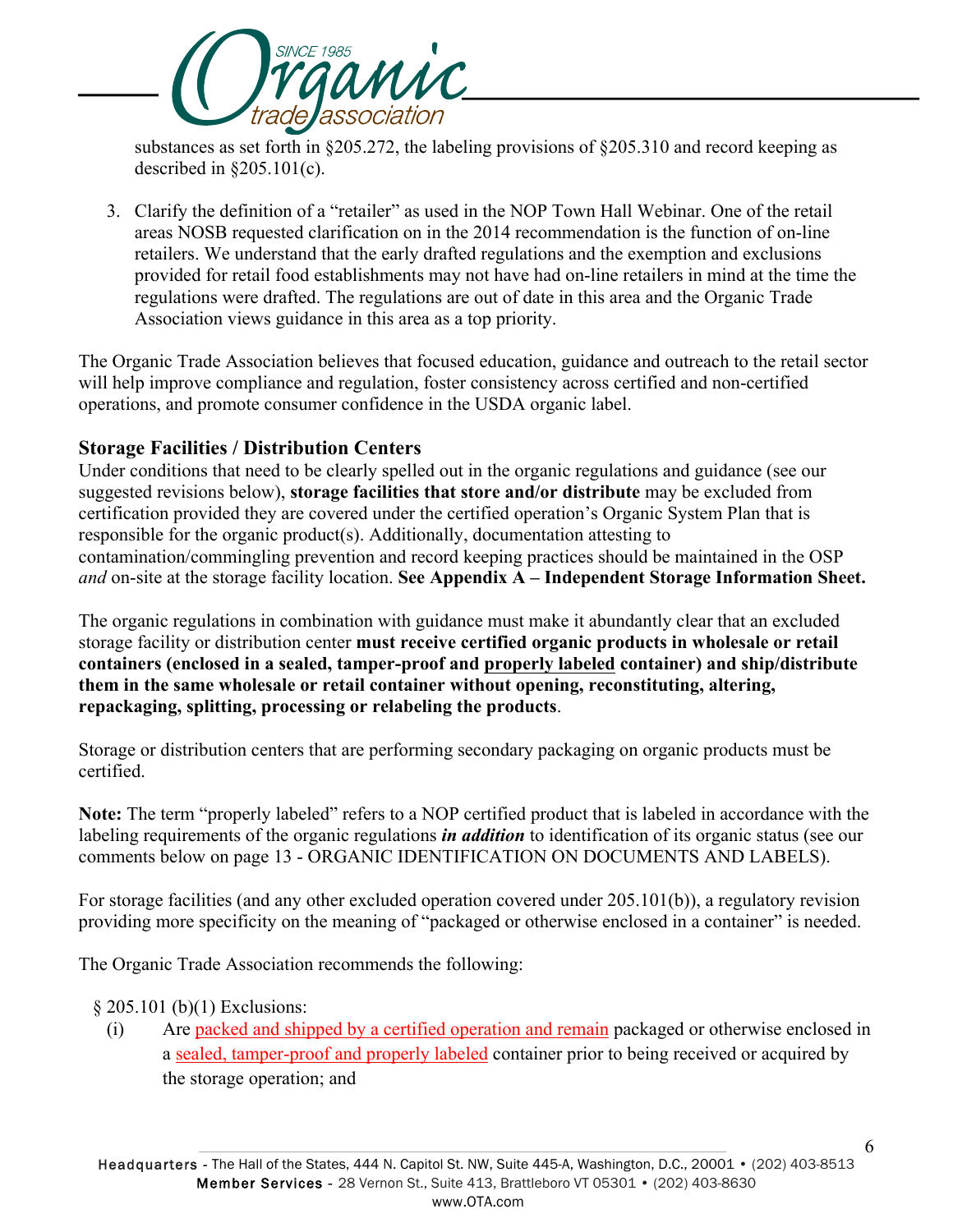

(ii) Remain in the same package or container and are not otherwise processed handled while in the control of the handling operation.

The term "processed" in (ii) is replaced with "handled" to include "*sell***, process and package."**

*§ 205.2 (Terms Defined) - Handle.* To sell, process, or package agricultural products, except such term shall not include the sale, transportation, or delivery of crops or livestock by the producer thereof to a handler.

We also urge NOP to clarify that storage facilities and distribution centers that **ALWAYS MEET THESE CONDITIONS** are excluded from the requirements of this part, except:

- The requirements for prevention of commingling and contact with prohibited substances as set forth in §205.272; and
- Records sufficient to 1) prove that ingredients/products identified as organic were organically produced and handled; 2) ensure traceability; and 3) document procedures for contamination/commingling prevention.

Furthermore, records must be maintained for no less than 3 years beyond their creation and the operations must allow representatives of the Secretary and the applicable State organic programs' governing State official access to these records for inspection and copying during normal business hours to determine compliance with the applicable regulations set forth in this part.

#### **Transporters**

Given the NOP definition of a "handler," an exception to certification may be given to an **operation that "transports,"** provided they do not handle (sell, process or package) organic products and the product(s) are delivered directly from one certified operation to another certified operation or to the final retailer. In all instances, the certified operation responsible for the organic product(s) must disclose all activity in the Organic System Plan and maintain compliance with the organic regulations, including records, audit trail and traceability of the product(s).

Accordingly, we support the guidance pasted below related to transporters/transportation in NOP Guidance 5013. However, it should apply to unpackaged *and* packaged products.

### **NOP Guidance 5031**

#### **4.2 An operation that transports unpackaged organic products does not need to obtain certification if it does not handle (i.e., sell, process, or package) organic products.**

The certified organic operation responsible for the organic products that are transported must:

- Maintain records in sufficient detail as to be readily understood and audited;
- Maintain the audit trail and traceability of organic products;
- Prevent commingling and contamination of the certified organic products during
- transportation;
- Fully describe the transportation practices in the organic system plan; and
- Ensure that the transportation records for organic products are available for inspection.

7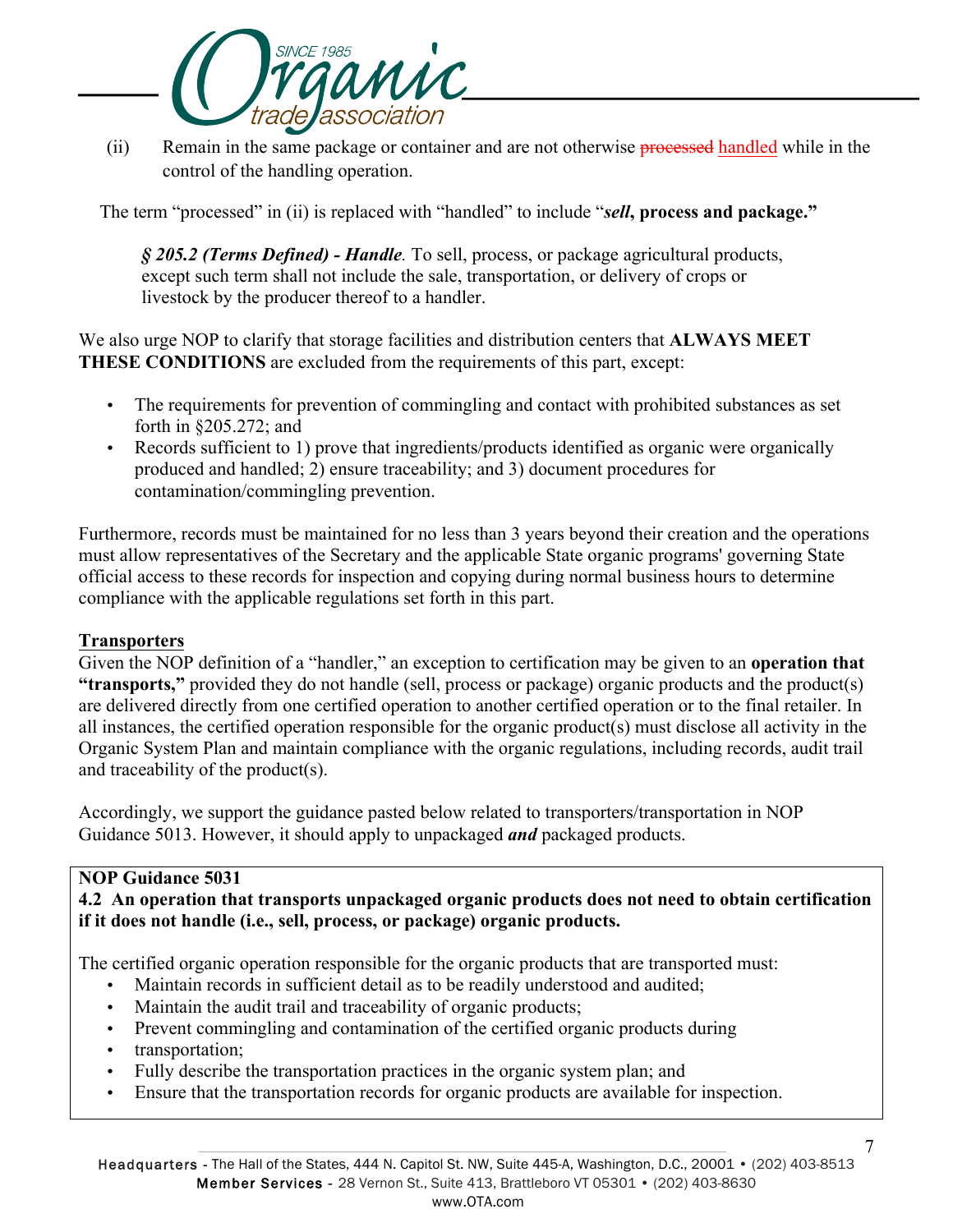

l **Examples** of operations that do not need to obtain certification include:

- Transportation companies that move certified organic hay or straw (wrapped or unwrapped) or milk from a certified organic farm to a certified organic buyer or processing facility;
- Transportation companies that transport certified organic grain from certified operations to a certified handling facility; and
- Transportation companies that move certified organic livestock from a certified organic farm to a certified organic slaughter facility.

#### **4.3 An operation that handles unpackaged organic products (other than transporting), and is not an exempt or excluded handling operation, must be certified.**

**Examples** of operations that handle unpackaged organic products and must be certified:

- Operations that handle certified organic hay or straw (wrapped or unwrapped) by combining or splitting loads or lots;
- Operations that handle unpackaged grain, including combining or splitting loads or lots, package, or otherwise handle the product other than for transport; and
- Fruit and vegetable wholesalers that package or label containers of certified organic produce for sale as organic.

#### **4.4 Additional requirements**

All handling operations, whether certified or not, must prevent commingling with non-organic products and contact with prohibited substances. (See § 205.272.)

Handlers that handle unpackaged organic products must maintain adequate records.

**Examples** of records documenting compliance with the USDA organic regulations:

- Clean truck affidavits, records of cleaning and sanitizing materials, and procedures used to clean trucks;
- Bills of lading, manifests, transaction certificates, shipping records, delivery records, invoices, lot numbers, and other audit trail documents; and
- Records documenting the audit trail, chain of custody, tanker seals, wash tags, truck and trailer numbers.

The Organic Trade Association, however, **DOES NOT** agree with the following example in section 4.1 of NOP 5031. The Organic Trade Association urges NOP to require the following operations to be certified and strike this portion from **NOP Guidance 5031**:

### **NOP Guidance 5031 - Section 4.1**

**Examples** of operations that are excluded and do not need to be certified:

- Wholesale distributors, brokers, and traders that sell boxed or otherwise sealed containers of certified organic products (e.g., sealed tote bags, 55-gallon juice drums, boxed cereal, milk in cartons);
- Produce handlers who do not open, repack, trim, or relabel certified organic products (e.g., bagged salad greens, boxed produce).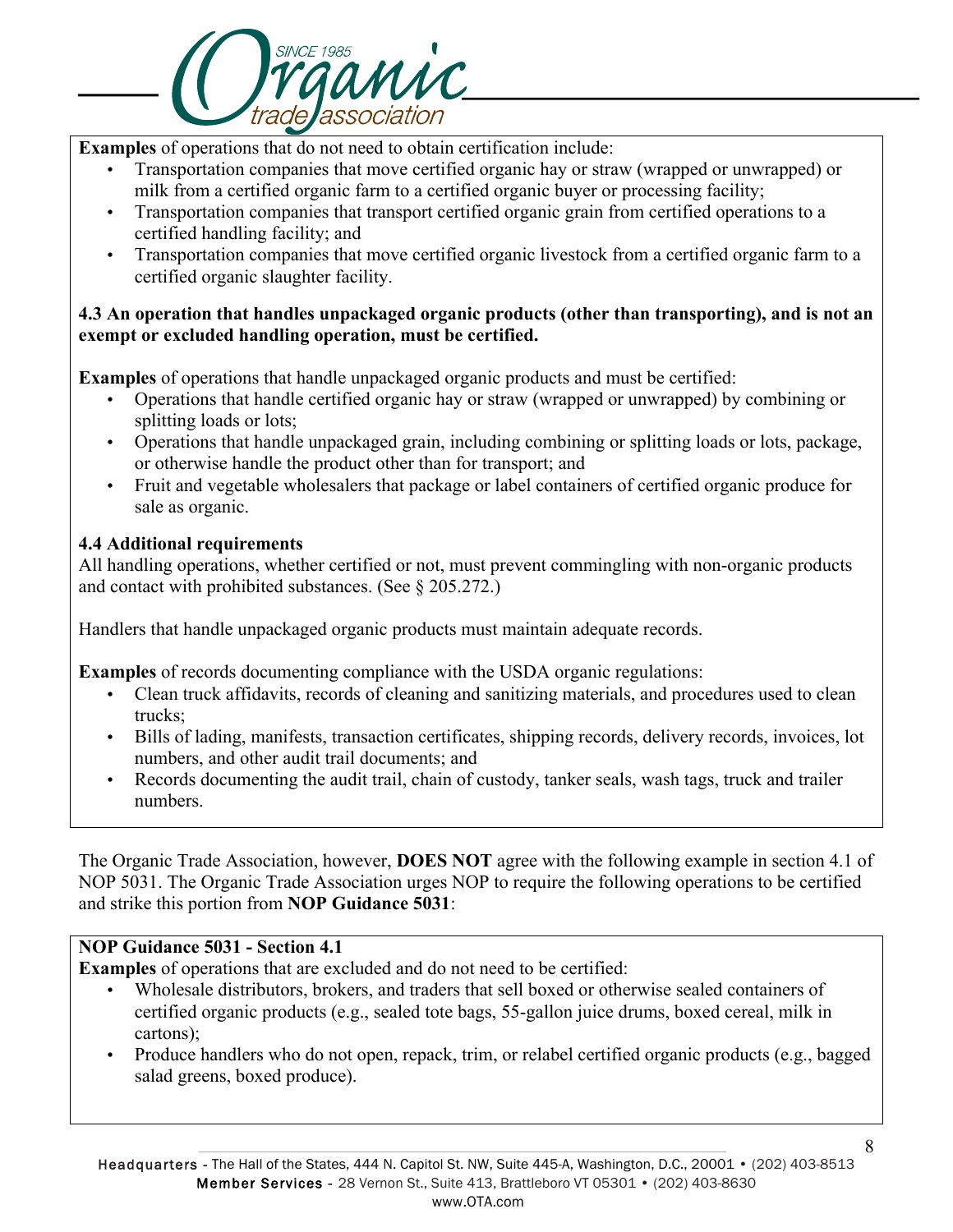

## *Regulatory analysis; potential options for change and nuances to note*

#### **Goal:**

- 1. Revise the regulations to require every handler and every handling operation in the organic supply chain to be certified. Every organic ingredient and every organic product must be handled (sell, process, package, label) by a certified operation, with very limited exception.
- 2. Revise the regulations to provide exceptions to certification for: 1) exempt operations as described in 205.101(a); 2) storage or distribution facilities (used only for wholesale or retail packaged product); 3) retail food establishments (exempt and excluded); and 4) transporters.

**Analysis of NOP Handling Definitions:** The regulations require each "production" or "handling operation" or specified portion of a "production" or "handling operation" to be certified. The definition of "**handling operation**" is problematic because it does not capture the activity of "**selling**" as does the definition of "*handle."* All three definitions (handle, handler and handling operation) are in OFPA and cannot be changed.

*Current NOP definition of Handle***:** To **sell**, process, or package agricultural products, except such term shall not include the sale, transportation, or delivery of crops or livestock by the producer thereof to a handler.

*Current definition of Handling Operation:* Any operation or portion of an operation (except final retailers of agricultural products that do not process agricultural products) that receives or otherwise acquires agricultural products and processes, packages, or stores such products.

#### **Excluded Operations: Recommended Change #1:**

**§205.100 What has to be certified** could be revised to specify handlers and handling operations in order to capture the activity of "selling":

#### **§205.100 What has to be certified.**

(a) Except for operations exempt or excluded in §205.101, **each production or handling operation or specified portion of a production or handling operation or handler** that **produces or handles crops, livestock, livestock products, or other agricultural** products that are intended to be sold, labeled, or represented as "100 percent organic," "organic," or "made with organic (specified ingredients or food group(s))" must be certified according to the provisions of subpart E of this part and must meet all other applicable requirements of this part.

*Note***:** The definition of "**handle** includes" the term **process**. The definition of *processing* is as follows:

*Processing.* Cooking, baking, curing, heating, drying, mixing, grinding, churning, separating, extracting, slaughtering, cutting, fermenting, distilling, eviscerating, preserving, dehydrating, freezing, chilling, or otherwise manufacturing and includes the packaging, canning, jarring, or otherwise enclosing food in a container.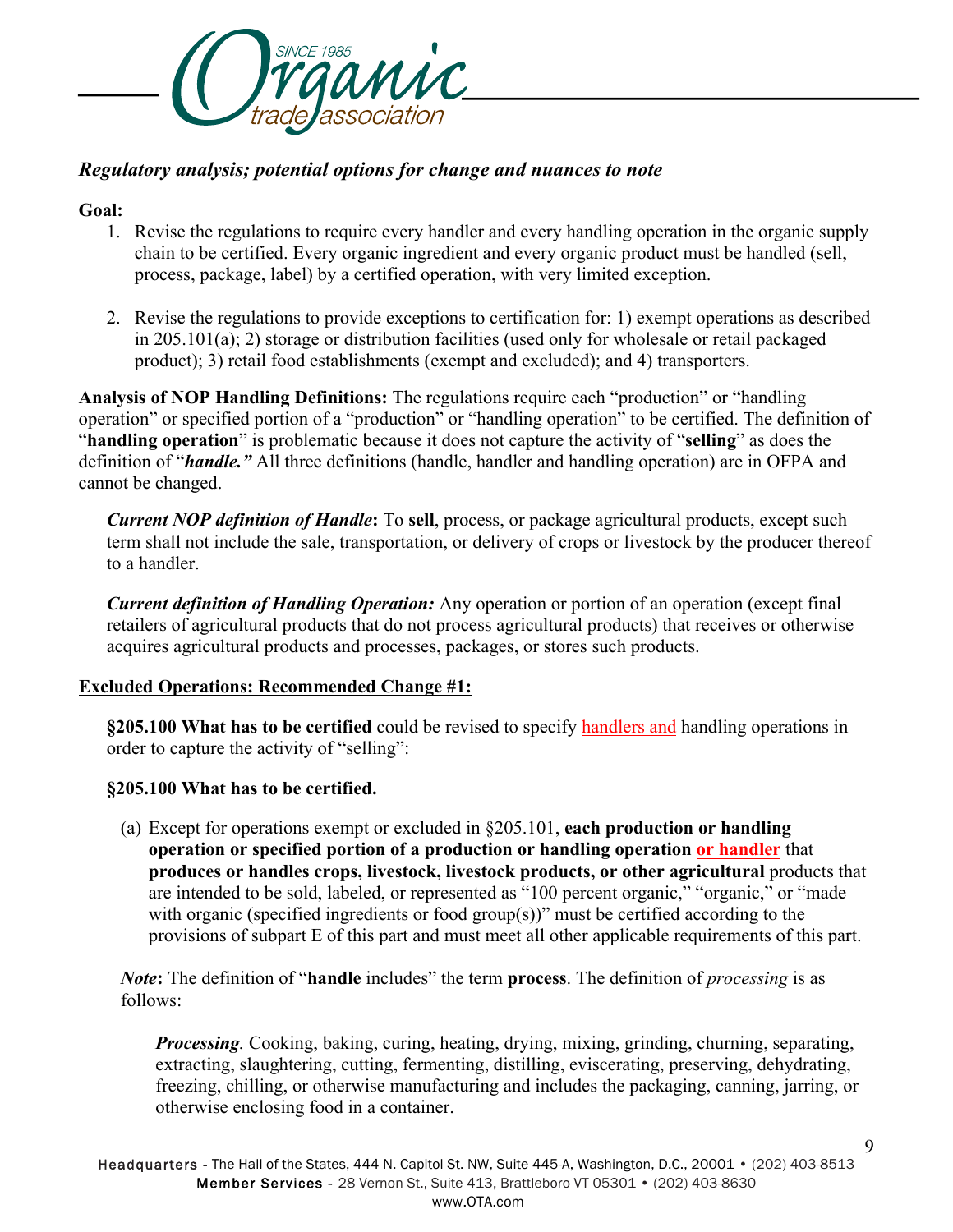

*Clarification is needed*: Storage facilities commonly freeze and/or chill packaged and sealed products. There needs to be an exception made for "holding<sup>1</sup>" for safe or effective storage (aeration, cooling, freezing) provided it does not involve prohibited inputs/materials/practices and provided it does not transform a raw agricultural commodity into a processed food. Such storage activities should not require certification provided the excluded storage facility receives certified organic products in wholesale or retail containers (enclosed in a sealed, tamper-proof and properly labeled container) and distributes the products in the same wholesale or retail container without opening, reconstituting, altering, repackaging, processing or relabeling the products.

#### **Excluded Operations: Recommended Change #2:**

**§ 205.101(b)(1) Excluded Operations** could be revised to cover the compliant activity performed by storage facilities *only* (receiving, storing and shipping) and to expand the compliance requirements as we have suggested (contamination prevention, labeling, record keeping and OSP disclosure). All other handlers and handling operations (excluding retail food establishments and transporters meeting the terms of the regulation and guidance) must be certified.

§ 205.101 (b)(1) Exclusions: A handling operation or portion of a handling operation that is engaged in the act or process of storing agricultural products is excluded from the requirements of this part, except for the requirements for the prevention of commingling and contact with prohibited substances as set forth in §205.272 with respect to any organically produced products, if such operation or portion of the operation only sells stores and distributes organic agricultural products labeled as "100 percent organic," "organic," or "made with organic (specified ingredients or food  $group(s)$ " that:

(i) Are packed and shipped by a certified operation and remain packaged or otherwise enclosed in a sealed, tamper-proof and properly labeled container prior to being received or acquired by the handling operation; and

(ii) Remain in the same package or container and are not otherwise processed handled while in the control of the handling operation.

This section of the rule also needs to be revised to specify that, in addition to the requirements for the prevention of contact with prohibited substances as set forth in §205.272, storage facilities are required to meet all applicable labeling requirements of the organic regulations as well as the record keeping requirements as described in §205.101(c).

 <sup>1</sup> FDA Definition of "Holding" for Registration of Food Facilities (21CFR1.227) - *Holding* means storage of food and also includes activities performed incidental to storage of a food (*e.g.,* activities performed for the safe or effective storage of that food, such as fumigating food during storage, and drying/dehydrating raw agricultural commodities when the drying/dehydrating does not create a distinct commodity (such as drying/dehydrating hay or alfalfa). Holding also includes activities performed as a practical necessity for the distribution of that food (such as blending of the same raw agricultural commodity and breaking down pallets), but does not include activities that transform a raw agricultural commodity into a processed food as defined in section 201(gg) of the Federal Food, Drug, and Cosmetic Act. Holding facilities could include warehouses, cold storage facilities, storage silos, grain elevators, and liquid storage tanks.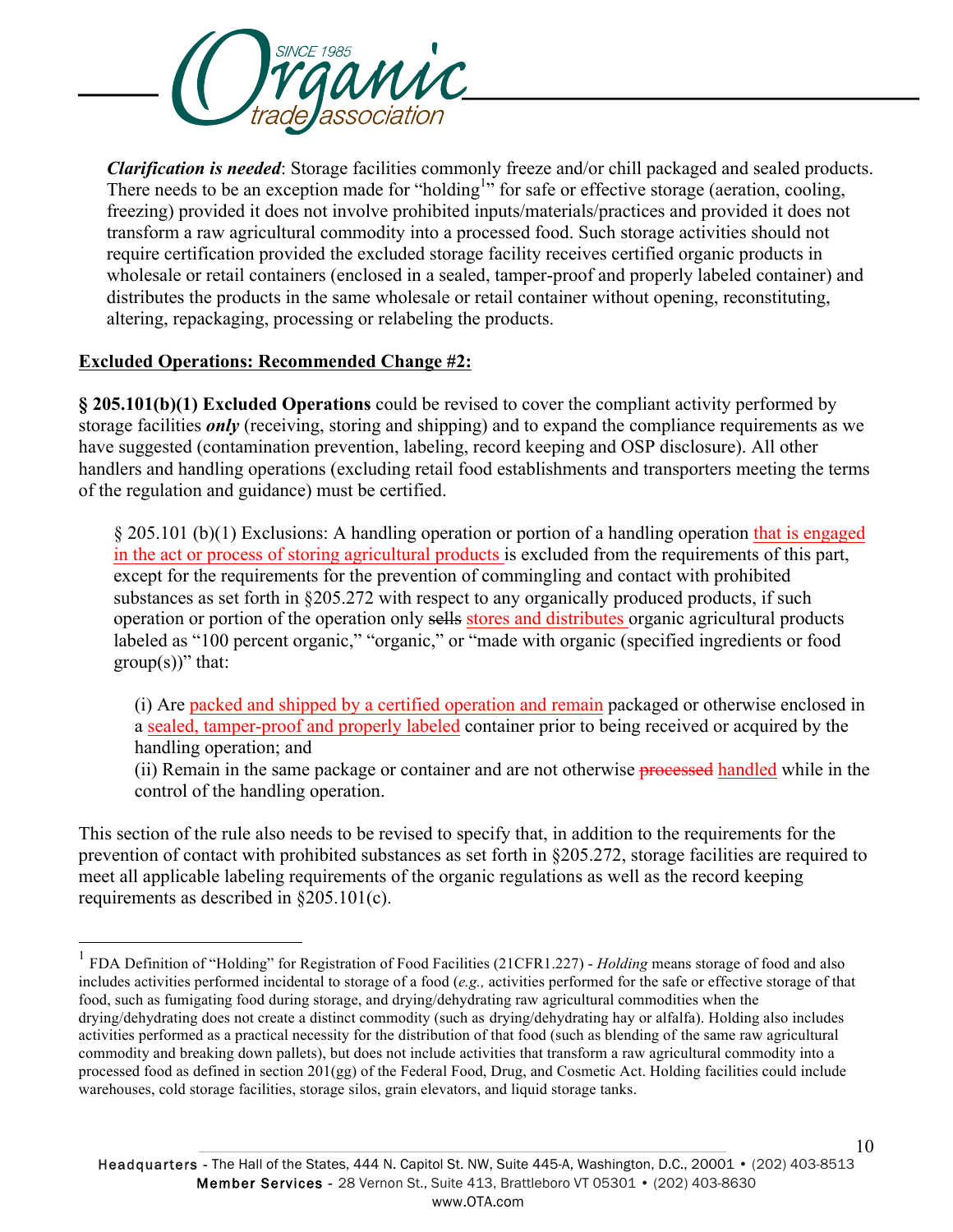

Additionally, storage and distribution centers must be covered under the certified operation's Organic System Plan that is responsible for the organic product(s).

**NOTE: It is important to recognize the inconsistency in the existing regulations for exempt vs. excluded operations.** The common practice or interpretation is that the contamination/commingling prevention, labeling and record keeping provisions apply to all exempt and excluded operations. While the Organic Trade Association strongly supports this practice, it is not reflected in the Rule. The charts below reflect the provisions that apply to each exemption or exclusion:

#### **Exemptions – 205.101(a) (vs. Exclusions)**

 $(a)(1)$  Production or handling operation - \$5000 gross or less

- Applicable regulations
- Labeling (205.310)
- (a)(2) Retail establishment that handles but does not process
	- Labeling (205.310)

**(a)(3)** Handling operation or portion that handles "less than 70% organic"

- **(a)(4)** Handling operation that only identifies organic in the ingredient statement
	- Contamination prevention
	- Labeling of 205.305 and 205.310
	- **Record keeping in 205.105(c)**

### **205.101 Exclusions (vs. Exemptions)**

(b)(1) Handling operation or portion of a handling operation

- **Are packaged or otherwise enclosed in a container** prior to being received or acquired by the operation; and
- Remain in the same package or container and are **not otherwise processed** while in the control of the handling operation.
	- Contamination prevention
	- Labeling provisions of 205.310
- (b)(2) Retail food establishment that processes, on-site, raw and ready to eat food
	- Contamination prevention
		- Labeling provisions of 205.310

**IMPORTANT:** The current requirement to maintain records applies to EXEMPT operations only. As per the Organic Foods Production Act, the record keeping requirements should apply to all exempt **and**  excluded operations.

### **7 CFR 205 - Exemptions and exclusions (205.101(c))**

Records to be maintained by **exempt** operations. (1) Any handling operation exempt from certification pursuant to paragraph (a)(3) or (a)(4) of this section must maintain records sufficient to:

Prove that ingredients identified as organic were organically produced and handled; and (ii) Verify quantities produced from such ingredients.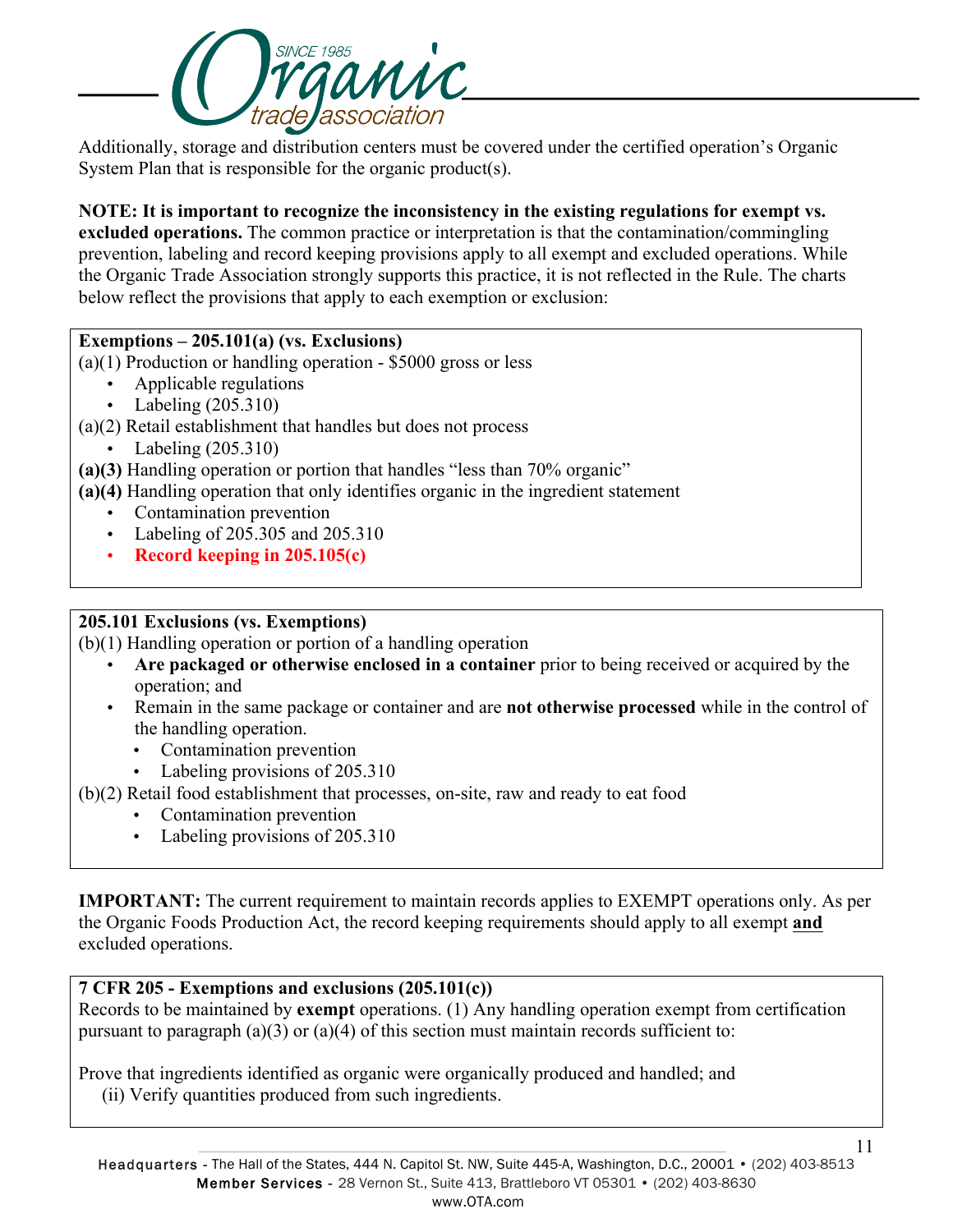

l (2) Records must be maintained for no less than 3 years beyond their creation and the operations must allow representatives of the Secretary and the applicable State or governing State official access to these records for inspection and copying during normal business hours to determine compliance with the applicable regulations set forth in this part.

#### **Organic Foods Production Act**

§6519. Recordkeeping, investigations, and enforcement

#### **(a) Recordkeeping**

#### **(1) In general**

Except as otherwise provided in this chapter, each person who sells, labels, or represents any agricultural product as having been produced or handled using organic methods shall make available to the Secretary or the applicable governing State official, on request by the Secretary or official, all records associated with the agricultural product.

The Organic Trade Association urges NOP to revise the regulations so that all operations, exempt or excluded, from certification must still comply with:

- The requirements for the prevention of contact with prohibited substances as set forth in §205.272;
- The labeling provisions of §205.310;
- Record keeping as described in  $§205.101(c)$

### *What impact will these changes have?*

The Organic Trade Association recognizes that handlers currently conducting business as "excluded operations," such as commodity brokers, traders and wholesalers, will need to become certified. We believe that fraud in the industry poses a far greater risk to the success of the organic marketplace than any impact this change may have, and acknowledge that a trade-off must be made to ensure organic integrity throughout the supply chain and maintain consumer trust in the label. Where ill-intended actors are involved, certification and the oversight of certifying bodies mitigate risk of fraudulent action and create a more robust paper trail for investigating concerns and holding accountable bad actors. Furthermore, revising the regulations, as we have suggested, will help clarify and reinforce the existing requirements for organic operations and support the process for ACAs to verify compliance with the current organic standards. As a result, there will be increased consistency among ACAs in their verification process and increased scrutiny by certified businesses of their supply chains.

#### **ORGANIC INTEGRITY DATABASE**

Increased reporting to the organic INTEGRITY database was one of the topics presented at the NOP Town Hall on Enforcement Rulemaking. Specifically, NOP asked for feedback on "How might the rule address full supply chain traceability from farm to table?"

The Organic Trade Association believes that NOP *requiring* ACAs to report aggregate production area certified by crop and location on an at least an annual basis to the Organic INTEGRITY Database is the second-most important action that can be taken to increase the integrity in the global organic control systems. Currently there are no means to accurately calculate organic acreage and/or yield estimates on a country-by-country basis. Although the database can accept acreage data from certifiers, not all certifiers report acreage to the database. This should be considered minimum required data. Currently, acreage data is available for less than 30% of organic operations in the U.S. and 0% in high-risk regions. As a result,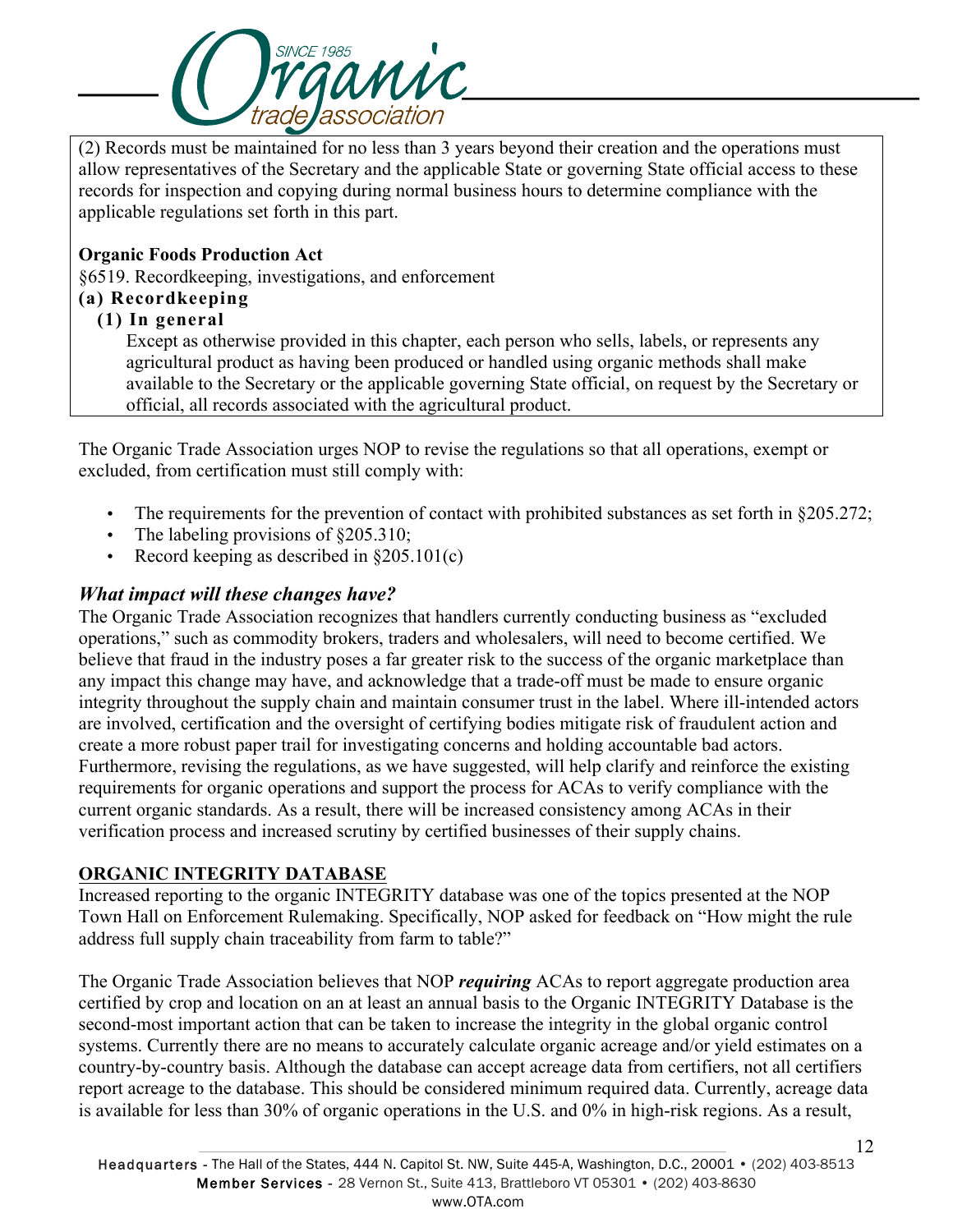

there are no means to accurately calculate organic acreage and/or yield estimates on a country-by-country basis. This hinders the ability of NOP, the State Organic Program, and certifiers to evaluate the total volume of organic product coming from any given region and accordingly detect whether fraud is occurring.

The Organic Trade Association also urges NOP to require global use of the Organic INTEGRITY Database. If global use is not possible, then we recommend investment into the development of some additional system that gives organic operations and certifying agents access to the same type of information about certified operations around the world that are operating under equivalency arrangements or recognition agreements and selling product into the United States. The system should include operations in equivalent countries eligible to export to the U.S. as organic and operations certified to the USDA regulations by a certifier operating under a recognition agreement.

Finally, the Organic Trade Association urges NOP to require ACAs to update the Organic INTEGRITY Database within 72 hours when an operation surrenders its certification, or its certification is suspended or revoked.

As we move ahead and work to improve the Organic INTEGRITY Database, the Organic Trade Association asks that members of the organic trade be included in the OID **User Groups**. Feedback from organic industry members that regularly use the Organic INTEGRITY Database - in addition to certifiers – will be incredibly valuable in enhancing a user-friendly database with increased functionality.

#### **ORGANIC IDENTIFICATION ON DOCUMENTS AND LABELS**

Although the topic of organic identification was not addressed at the NOP Town Hall on Enforcement Rulemaking, OTA sees a significant opportunity in this area for improving oversight of the organic supply chain and ensuring strong enforcement of organic regulations.

Note: Throughout these comments, we use the term "organic identification" to refer to the use of the term "organic" to identify a product as organic. We are not referring to any numbers or codes used by NOP for identifying organic operations.

**Organic identification should be a baseline requirement for any and all documentation, labels, and other related items for an organic product and its supply chain.** This includes all transaction documents and all product labels, including both retail and non-retail. This information is essential for connecting physical product to its organic certificate and other relevant documentation, which is critical for ensuring organic status of the product and being able to conduct traceability audits. In order to fulfill this expectation, we recommend the following new requirements:

#### 1. **Require all documents used to document an organic transaction to include organic**

**identification.** Any operation that is creating documentation to be used in an organic transaction (e.g., receipts, invoices, transaction certificates, bills of lading, and any other transfer documents) must include information such that it can be connected to the organic product to which the documentation pertains. The organic status of a product should be explicitly required and recorded on the title of transfer documents. The recordkeeping requirements in § 205.103 may be the appropriate place to codify this requirement.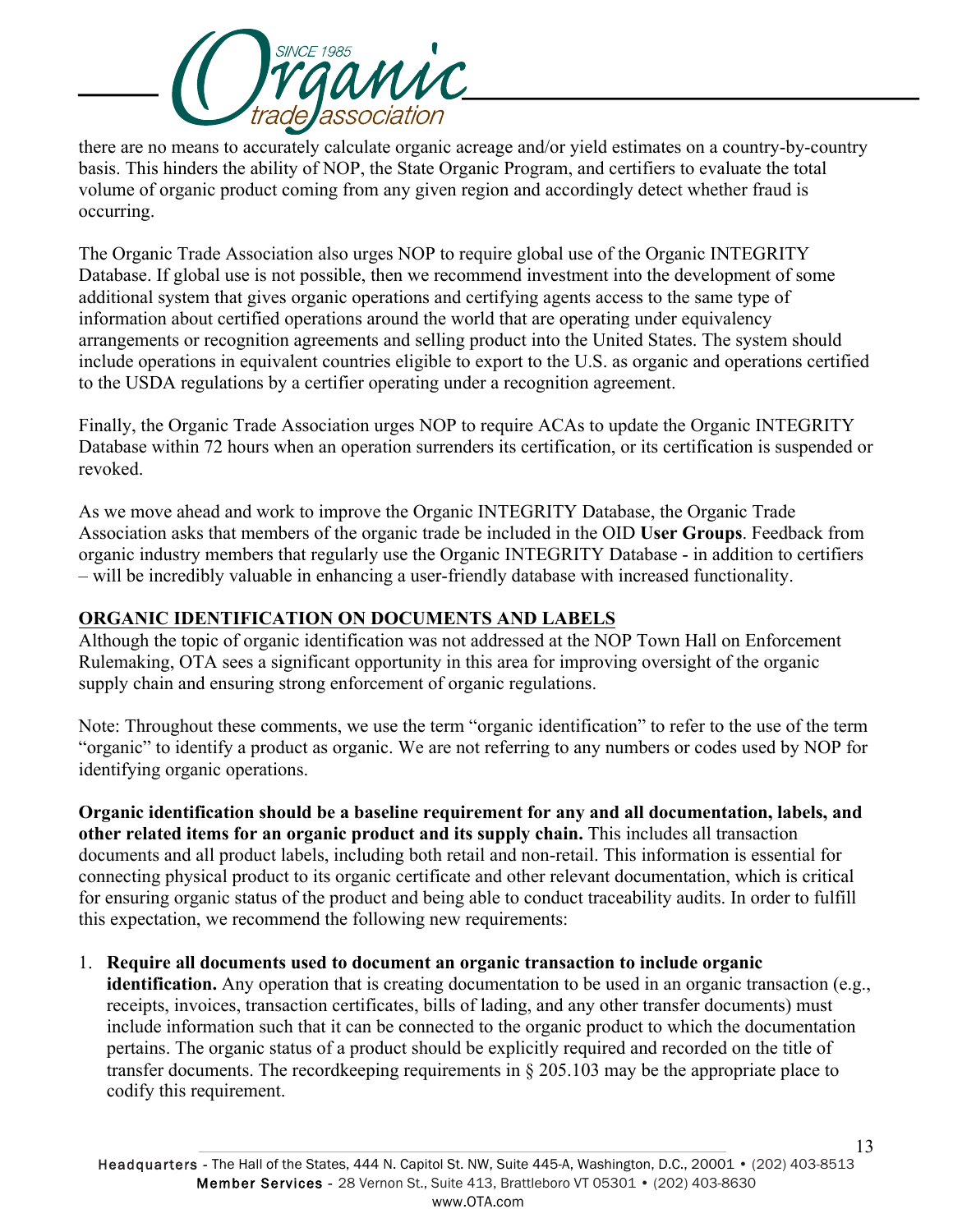

- 2. **Require all packaging of certified products to include organic identification, including nonretail containers.** Identification of organic products as organic is essential and should not be optional in any scenario. Having products that are organic but not labeled as such creates a vulnerability in the organic supply chain that can be addressed through mandatory organic identification requirements. The labeling requirements in § 205.303 should be revised to *require* identification of the product as organic instead of having this as an optional piece of information. (**See Appendix B for suggested regulatory changes**.)
- 3. **Organic identification is especially important on non-retail containers given the expectation that such product will be transferred and/or repackaged.** The labeling requirements in § 205.307 should be revised to *require* non-retail containers to display identification of the product as organic and the production lot number of the product in all instances. (See Appendix for suggested regulatory changes.)

Additional best practices may be provided to certifiers and certified operators through guidance or instruction in the NOP Handbook to further ensure that enough information is provided for transparency of organic status and traceability of the supply chain. For example, non-retail labels should ideally also identify the last certified organic operation that handled the product. This would allow the certificate of the last handler to be matched to the physical product identified as having been handled by that operation.

#### **GROWER GROUPS**

The certification of grower groups was one of the topics presented at the NOP Town Hall on Enforcement Rulemaking. Specifically, NOP asked for feedback on "What specific practices might NOP consider for Grower Groups that are not already addressed by the 2002 and 2008 NOSB recommendations?"

Under Policy Memo 11-10, NOP allows the certification of grower groups using the policies identified in the 2002 and 2008 NOSB recommendations. OTA supports NOP's intent to formalize these policies through rulemaking because it will ensure consistent oversight and enforcement of group operations. Some aspects of group operations present inherent vulnerabilities, and therefore must be overseen by clear and enforceable regulations. Group operations, by virtue of being a collection of many production units, produce a disproportionately large amount of product compared to single operations. Products produced by group operations have historically been high-value imported products such as coffee, cocoa, tea, spices, and tropical fruits. Furthermore, compliance of group operations is primarily overseen by the group's own Internal Control System. For all of these reasons, rulemaking related to group operations is critical for strengthening oversight of organic production.

To ensure organic integrity, NOP regulations (with accompanying guidance and/or instructions as appropriate) should address the following points about the certification of group operations:

- *Terms defined:* A definition for group operations should be included in the regulations. The definition should specify that a group operation is a single legal entity wherein multiple producers are overseen by an internal control system. OTA suggests using the term "*Group Operation*" rather than "*Grower Group*" to avoid using the term "*grower*" that is not defined or used elsewhere in the regulations.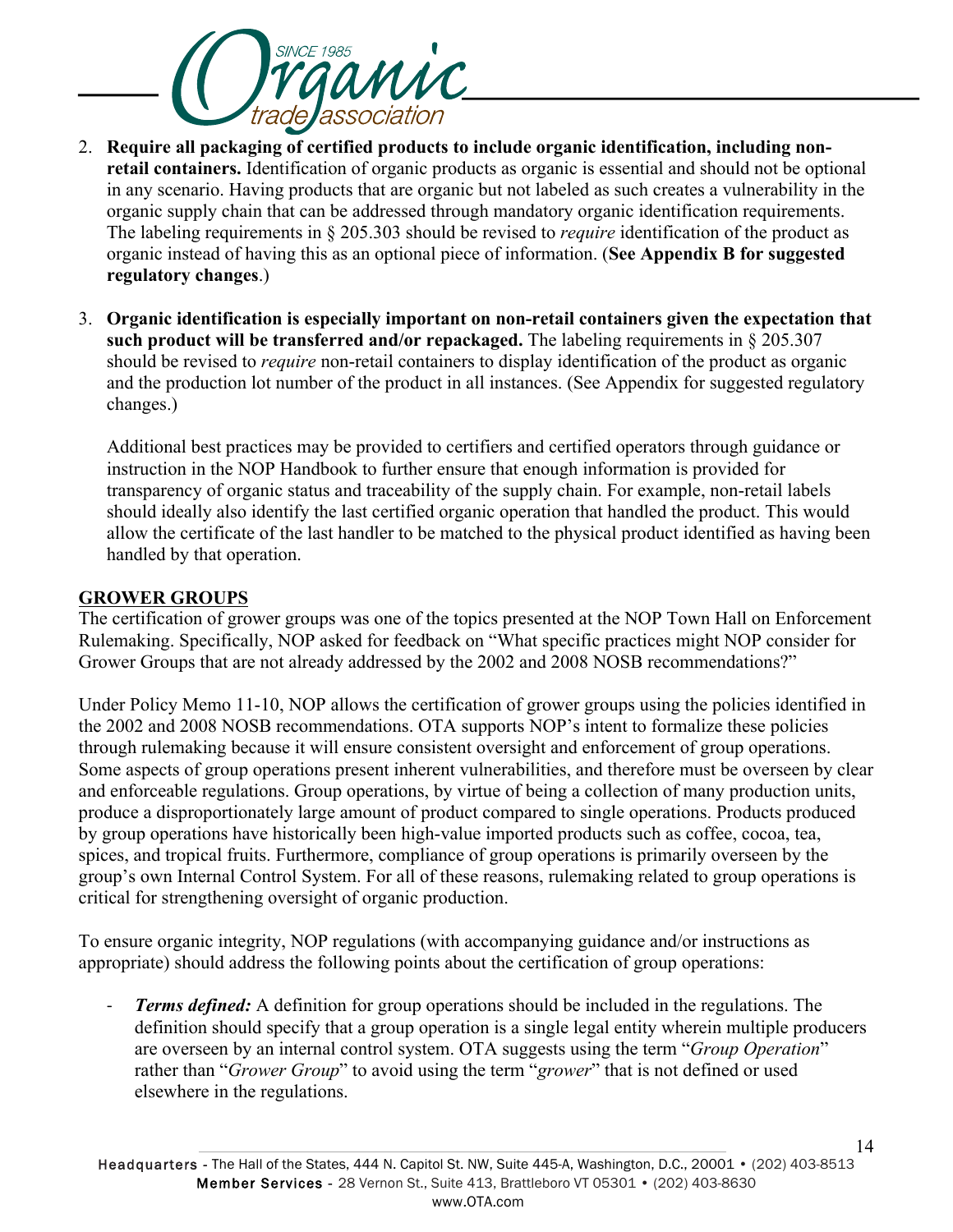

- *Criteria for an operation to qualify for group certification:* Group certification has proven to be an essential certification tool for production of certain organic crops by smallholders in developing countries who otherwise would not have the means to obtain organic certification independently. However, the privilege of foregoing the requirement for individual certification of each group members is one that must be restricted to very specific and limited circumstances to ensure organic integrity. Operations must be required to meet very clear and distinct criteria to qualify for group certification.

The criteria for an operation to qualify for group certification shall maintain the existing scaleneutrality of the NOP regulations, and not introduce any bias towards a particular scope or scale or location of production. Rather, the criteria themselves shall regulate whether a particular operation may qualify for group certification. Therefore, it is critical that the criteria are clear and specific enough to appropriately limit operations that may qualify for group certification and not result in unintended consequences that would reduce our ability to enforce organic integrity.

Criteria for an operation to qualify for group certification should include (but are not limited to):

- o The group is established under a single legal entity.
- o Organic products produced by the group are sold only through the group's legal entity under the group's organic certification.
- o The group sells only organic products produced by the group. Spot purchasing of outside products and re-selling through the group is prohibited.
- o Individual group members must not hold independent organic certification outside of the group.
- o Individual group members must not sell any organic products outside of the group.
- *Organic System Plan for Group Operations:* NOP Handbook should be updated with templates and forms specific to group operations. These additional resources will assist certifiers in collecting appropriate and sufficient information from operations applying for group certification.
- *Internal Control System (ICS):* A strong and effective internal control system is critical for a group operation to maintain compliance. As such, NOP should specify the required elements of an internal control system that must be developed and maintained by group operations.
	- o *Internal Surveillance of group members by the ICS:* Guidance and/or instruction are needed for ICS personnel to conduct internal surveillance of group members. Each ICS inspector should be approved by the certifier. Certifiers should provide training to ICS inspectors.
	- o *Internal Sanctions of group members by the ICS:* Guidance and/or instruction is needed for ICS personnel to issue internal sanctions to group members.
- *Recordkeeping by group operations:* As already required by §205.103, records must be adapted to the particular business that the certifier operation is conducting. Group operations are likely to require additional unique recordkeeping systems that are adapted to the group and its internal control system and encompass all group members and production units. Records to be kept by the individual member and records to be kept by the ICS shall be specified.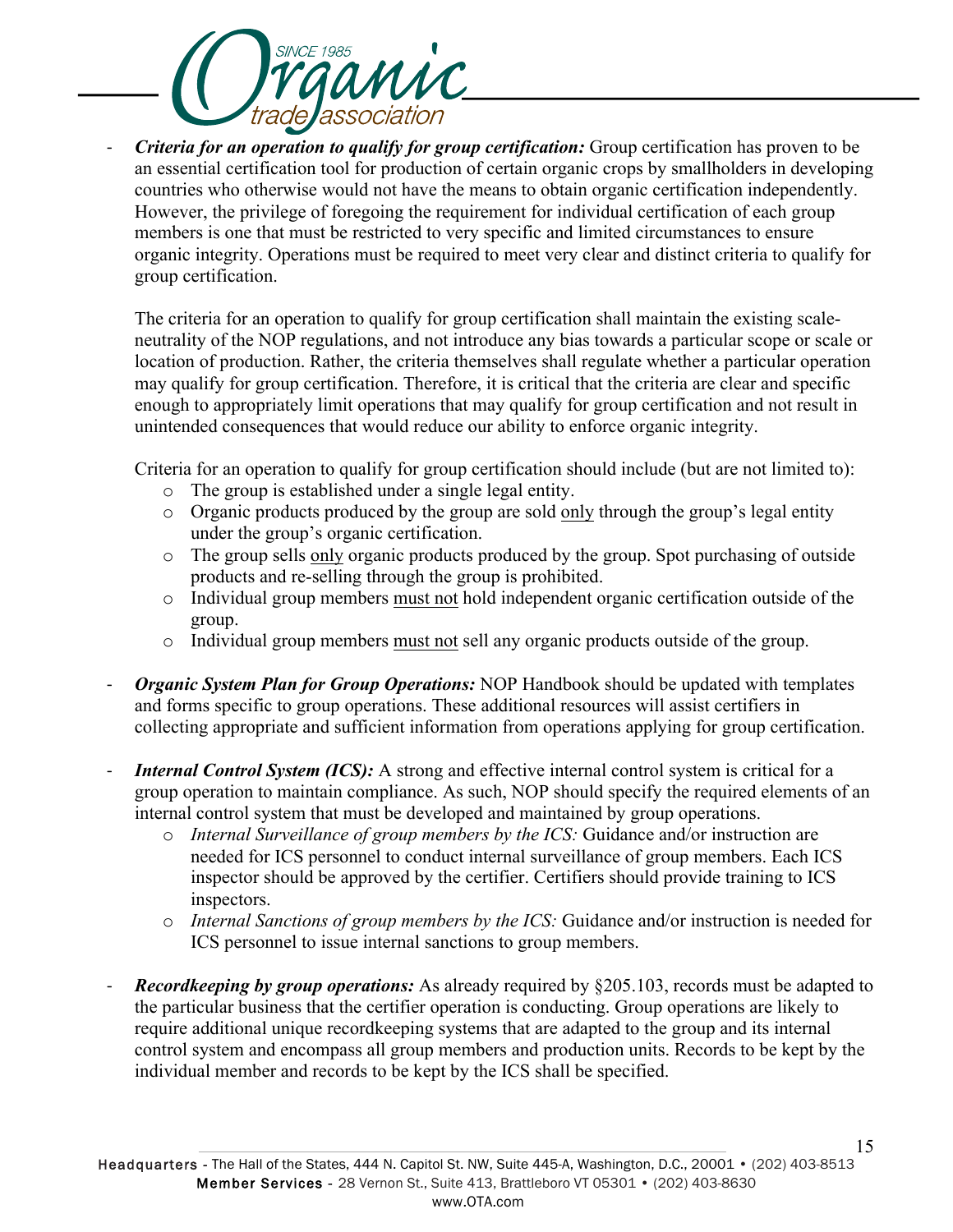imic ade association As with any certified operation, the existing requirements for recordkeeping, lot tracking, and traceability shall be followed. In addition, the group operation's traceability system shall allow product to be traceable back to the individual group member.

**SINCE 1985** 

- *Inspections by the certifier:* For group operations, the certifier is required to inspect the adequacy of the ICS as well as a meaningful sample of group members. This form of oversight and inspection is very different from a typical operation, and therefore certifiers need clear expectations and instructions for conducting inspections in a manner that ensures organic integrity and strong enforcement. In particular, instructions are needed for certifiers to verify compliance of internal control systems and to select group members to inspect.
	- o *Inspecting the ICS:* Guidance and/or instruction is needed for conducting inspections of internal control systems. Such information should include the documentation that is required from operators and how to verify the compliance of the documentation and the intended practices.

Clarification is also needed around the expectations for issuing noncompliances to group operations, and how the ICS's practice of issuing internal sanctions translates to noncompliance of the group by the certifier.

o *Selecting members to inspect:* Guidance and/or instruction are needed for determining the sample size and composition of members to be inspected. Such selection methodology shall include risk-based selections as well as random selections. High-risk group members shall be inspected and shall include members for which the ICS issued internal sanctions related to prohibited materials and/or audit train exercises.

Clarification is also needed around the inspection requirements for group members during an initial inspection of a new group operation, versus the inspection requirements of a new group member added to an existing certified group operation.

o *Inspector Qualifications:* Inspections of group operations are uniquely complex and must be conducted by an inspector qualified for such inspections. Mass balance audits are particularly critical for group operations and may be highly complex.

## **INSPECTOR AND CERTIFIER OVERSIGHT (SATELLITE OFFICES)**

The Organic Trade Association recognizes a strong need to increase oversight of certifiers. In general, there is a need for a more robust auditing of ACAs with increased attention on whether a certifier's process and qualifications are sufficient to verify compliance and detect fraud. There is significant attention being placed on the performance and qualifications of certifiers and inspectors. However, from an oversight perspective, we argue that even greater emphasis needs to be placed on the performance of USDA auditors and oversight effectiveness. With this in mind, we have identified three critical areas where increased attention is needed as it directly relates to organic fraud prevention: 1) satellite offices; 2) certifier-to-certifier responsiveness; and 3) risk-based accreditation.

### *Satellite Offices*

The ability to provide direct accreditation oversight in a timely manner should be the highest priority for foreign satellite offices. As the current system stands, when a certification decision is made at an operation's headquarters, satellite offices are not required to have direct visits or to be directly accredited. This allows an easier entry of organic fraud into the supply chain, such as the recent fraudulent grain imports from Turkey.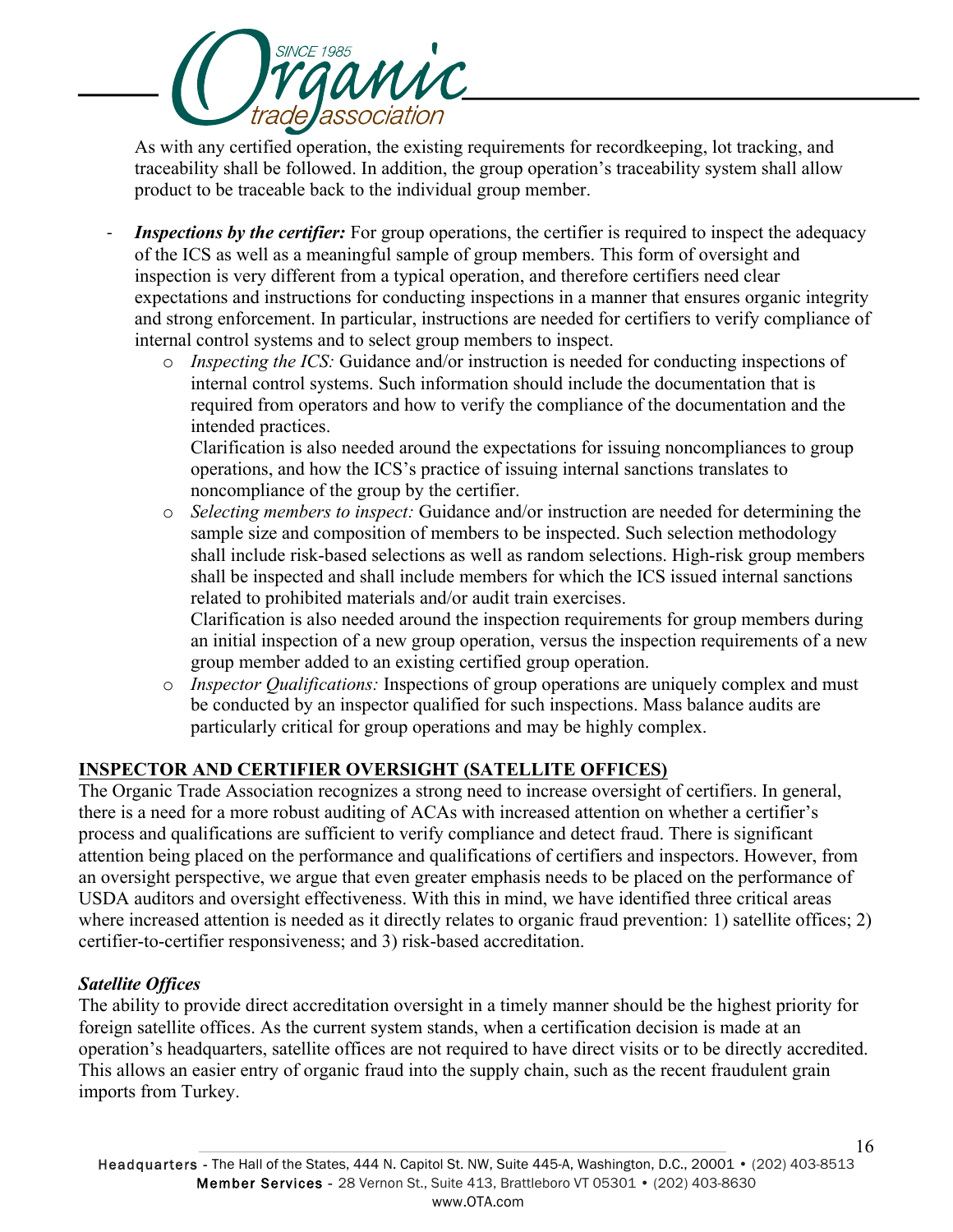

The Organic Trade Association recognizes a potential objection that may be raised with regards to "national treatment." Namely, the idea that if requirements are imposed on an agency in another country, then it must apply to U.S. entities as well. This creates, according to the WTO, the precedence to a nontariff barrier to trade. Bearing in mind this concern, we propose the following ideas to improve timely oversight while not conflicting with any trade requirements: 1) eliminate the reference to "foreign" satellite offices; 2) clarify and make readily available the definition and characteristics of a satellite office, and; 3) avoid national treatment by applying the same rules to all offices regardless of location.

#### *Certifier-to-Certifier Responsiveness*

The Organic Trade Association continues to hear complaints that accredited certifiers based overseas are not sending requested information to U.S.-based accredited certifiers. Auditing paperwork prior to *export* is essential. Therefore, it is critical that ACAs are responsive to one another, and send the requested documentation needed to audit and verify shipments before they arrive at the port of entry. From a HACCP point of view, a primary critical control point is the **port-of exit**. Verifying the organic product before it leaves the country of origination is the only viable way of assuring an audit of a product back to the field. The development of an NOP pre-clearance program to validate product legitimacy prior to export, prioritizing highest risk geographies for program build-out, is another advisable step for addressing the port-of-exit critical control point. An NOP directive to overseas-accredited certifiers that they MUST send the information requested by U.S-based accredited certifiers is needed. Timing should be prescribed.

#### *Risk-based accreditation*

Competent and consistent application of USDA's organic regulations by certifying agents is critical to the success of NOP as is NOP's responsibility to ensure adequate oversight of each certifying agent. Both are principal factors to protecting organic integrity. As we know, the complexity of each organic operation and the depth of its supply chain vary significantly as do the type and number of factors that create and/or elevate the risk of fraud. It is the responsibility of NOP to assess whether a certifying agent should be authorized to certify farms and businesses to the USDA organic regulations and determine the level of oversight needed to ensure that certifiers are adequately fulfilling their responsibilities.

Given the range of risk factors that contribute to potential fraud, the Organic Trade Association fully supports the concept of risk-based accreditation oversight and the development of criteria to use to guide the process. We agree with the criteria presented in NOSB's proposal from the fall 2018 meeting titled "**Developing Criteria for Risk-Based Accreditation Oversight**," and offer the following suggestions/comments:

1. In general, the Organic Trade Association finds the NOSB proposal to be a good start and it addresses many of the known risk factors for fraud. We are advocating for increased levels of performance within the recommended suggestions to increase the effectiveness of the efforts and improve measures of expected outcomes. While identifying risk factors, the proposal appears to only recommend additional actions for accreditors to take when auditing or considering a first application for a certifier with elevated risk factors, rather than requiring adherence to the recommended mitigation activities. Further, the recommended risk mitigation actions are not detailed enough, nor do they provide guidance on if or when the outcomes of the mitigating measures would warrant a finding of non-compliance or prevent a certifier from achieving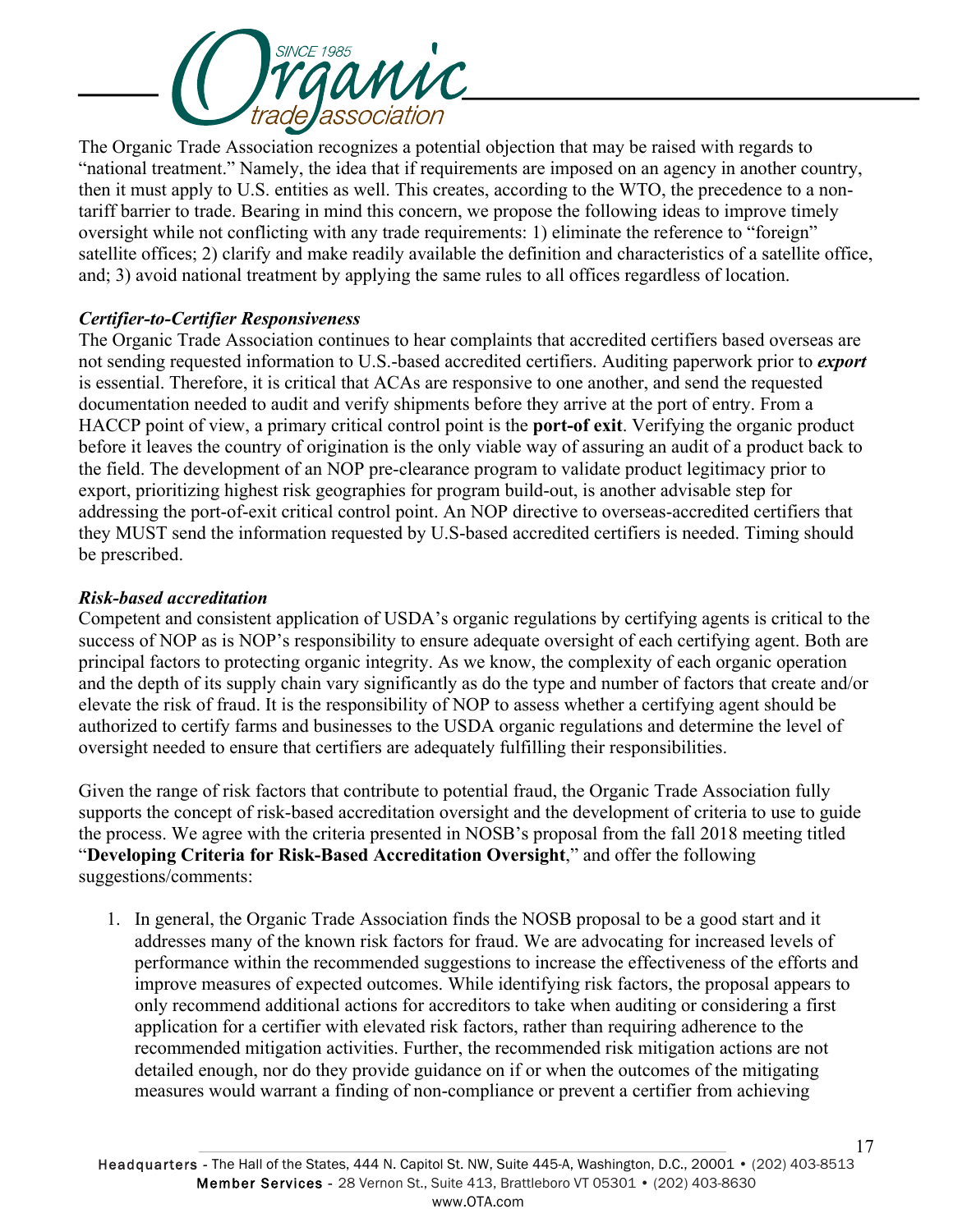

accreditation. Perhaps these are meant to be next steps in the process. If so, the proposal should indicate as much.

- 2. As stated in the proposal, the risk factors are unranked. However, some factors appear to be of much higher risk than others, and we can assume that risk increases depending on the accumulative number of factors that may be in play. For example, a certifier that employs or contracts with inspectors or reviewers new to certification and the organic sector is common. Given appropriate oversight by senior inspectors/reviewers, this factor likely does not pose a huge area of risk. However, this factor combined with one or more of the others will have a different outcome. It may be helpful for NOSB and/or NOP to create a risk matrix defining the level of risk by considering a category of probability or likelihood against a category of consequence severity. This would be a helpful mechanism to increase visibility of risks and assist management of decision-making.
- 3. NOP and the Accredited Certifiers Association conduct annual certifier trainings around the United States. The NOP annual training is a key opportunity for certifying agents to receive timely information highlighting areas needing performance improvement, and helps maintain certifier consistency with respect to decision-making. The Organic Trade Association believes that attendance is critical, and the trainings should be mandatory. Therefore, moving forward, we believe missing one or more of the NOP annual trainings is a factor that could contribute to a higher risk of fraud. We recommend adding the following risk factor:
	- Certifier misses one or more of the NOP annual trainings
		- o Include evaluation of whether the appropriate staff are attending the training
		- o Include evaluation of whether the information received at the training is being adequately disseminated to certifier and inspector personnel

## **EQUIVALENCY AND RECOGNITION AGREEMENTS**

There are currently multiple bilateral and unilateral organic equivalency arrangements in play between the U.S. and our larger trading partners. These equivalency arrangements are key factors in facilitating trade, yet they also strengthen government to government relationships. At this point in time, there are major agreements up for renewal or that are being revised. Historically, the primary method of considering equivalency was through overcoming barriers to differences in practice standards and national list allowances. Now there is a larger consideration of oversight and integrity at the center of these discussions. From the trade side, there is increasing skepticism from the private sector that we are losing data transparency. A solution to mitigate these concerns would be to require other countries maintain a comparable certified organic database to our own. Under equivalency arrangements, there are no requirements outside of import certificates. Therefore, regarding the terms and conditions of equivalency arrangements, the current priorities should focus on compliance oversight by ensuring a competent authority and greater transparency of data.

Separately, communications must be improved between enforcement authorities of trading partners and certification bodies in countries covered by equivalency arrangements and recognition agreements. Ensuring honest and timely communications between these bodies will help achieve the broader goal of oversight and integrity as equivalency arrangements are discussed for renewal. Lastly, regarding recognition agreements, there must be an oversight process to ensure that governmental authorities are in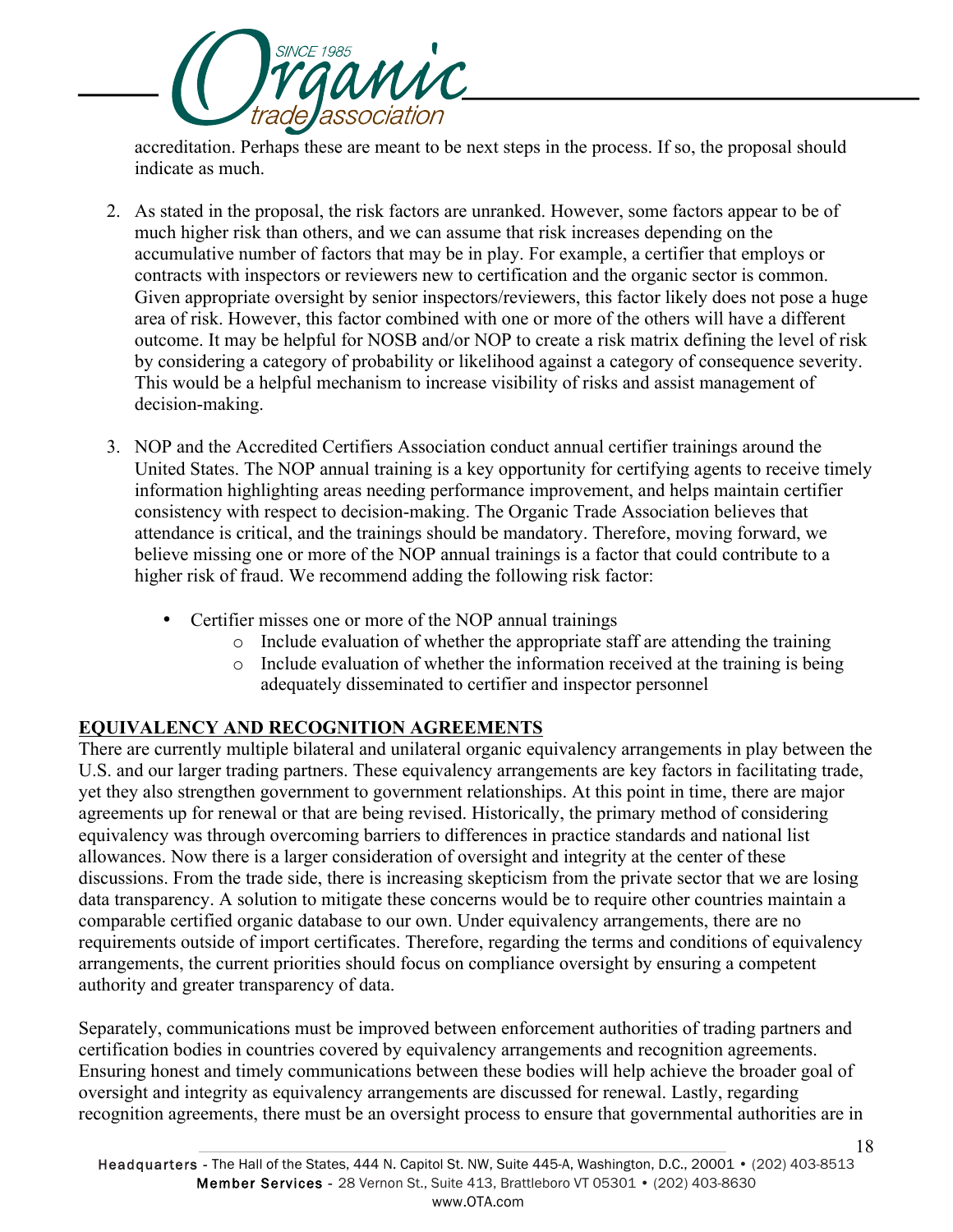

fact implementing the NOP rule including associated guidance and policy. All equivalency arrangements should be based on systems of comparable rigor and standards, and this follows for continuous compliance assessment. The integrity of the compliance system is pivotal to ensuring the continued success of equivalency arrangements and recognition agreements.

#### **IMPORT CERTIFICATES**

As equivalency arrangements were signed, other countries have required export transaction-based documentation, and we have required other countries to present us with an import certificate. Recently, the E.U. has implemented a new technology for import certificates, reducing the utility burden with nonperishable items at the border. The Organic Trade Association is appreciative of NOP's new optional electronic system for imports. There is potential to have this online system account for more than just import transactions, such as greater product traceability from the point of origin to its final point of delivery. This traceability would greatly improve verification of the supply chain and further actions to generate data under equivalency arrangements. However, there are technological barriers that present difficulty when using the system. For example, industry feedback indicates that the program only works with select internet browsers. As with all new technology, testing will be critical for success of the system.

#### **UPDATES TO NONCOMPLIANCE AND APPEALS PROCESS**

The process for noncompliance and appeals was one of the topics presented at the NOP Town Hall on Enforcement Rulemaking. Specifically, NOP asked for feedback on "Which parts of the noncompliance and appeal process might NOP need to further clarify?"

In terms of the **noncompliance** process, OTA supports an interpretation of the current regulations that allows correction of minor or administrative noncompliances during the adverse action process to suffice for resolving the noncompliance, even if the issue has advanced to the proposed suspension stage. Examples of minor or administrative noncompliance include: late payment of invoices, late submission of documentation. The use of time, funds, and other resources by certifiers to carry out the noncompliance process for these minor issues that have already been corrected is unnecessary, when these resources could be directed towards major noncompliance and other investigations to assure organic integrity. This interpretation can be implemented through updated training from NOP staff to certifiers.

In terms of **appeals**, OTA sees a need for the process to be expedited such that appeals are reviewed and responded to in a timelier manner. As currently administered, the appeals process takes too long. It can take up to a year for NOP to evaluate and respond to an appeal. When an appeal is denied and the appellant requests a hearing, it can take an additional year or more to reach a final outcome. This multiyear process is unacceptable, especially considering that the operator is still certified and able to sell products as organic throughout the entire appeals process. It is essential that NOP strike a balance between due process and efficiency to minimize the amount of time that operations are able to sell product as organic while under an adverse action. To do so, OTA strongly encourage NOP to staff itself appropriately so that NOP can respond to appeals in a timely manner (ideally, within 6 months).

#### **INSPECTOR QUALIFICATIONS**

Inspector qualifications were one of the topics presented at the NOP Town Hall on Enforcement Rulemaking. Specifically, NOP asked for feedback on "What should the minimum qualifications and training requirements be for organic inspectors?"

19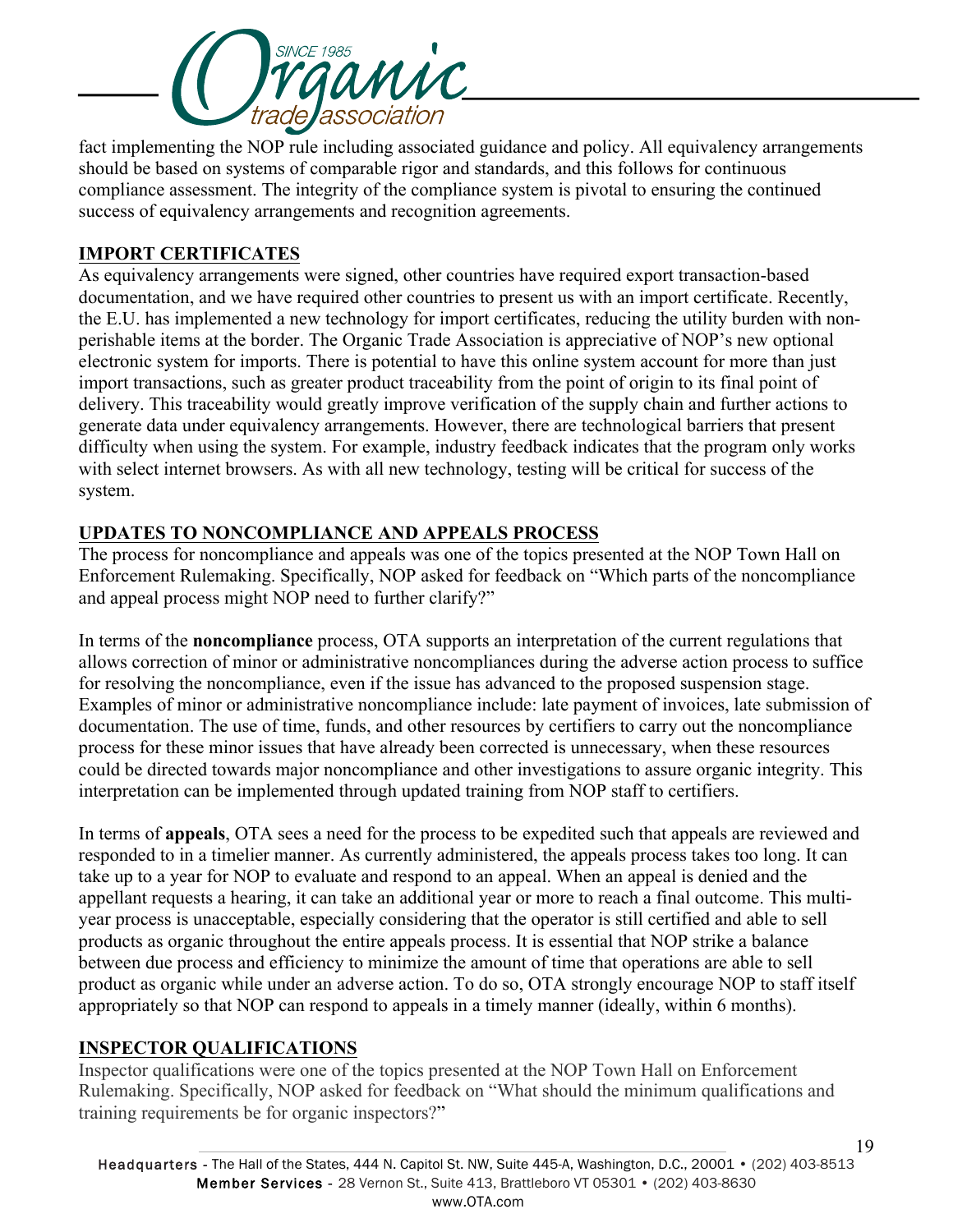

Improvement in qualifications and training of inspectors are key steps in improving a certifier's ability to monitor, detect and address fraud. OTA supports NOP's effort to establish minimum requirements for qualifications and initial and continuing training. We support the criteria and qualifications laid out in the  $NOSB$  Recommendation Inspector Qualifications<sup>2</sup>, as well as the ACA's Guidance on Inspector Qualifications<sup>3</sup>.

Training of inspectors should be a top priority in ensuring that inspectors are knowledgeable and capable of conducting a rigorous on-site inspection. Critical aspects of inspector training that related to enforcement and fraud detection include: **mass balance audits**, **traceability audits**, and **investigative techniques**. NOP should work closely with the IOIA, ACA, and other qualified organizations to develop training on these skills. On-site shadowing of inspections with an expert mentor inspector should also be a mandatory part of inspector training.

Under NOP's general requirements for accreditation (\$205.501), certifiers are required to "Ensure that its responsibly connected persons, employees, and contractors with inspection, analysis, and decisionmaking responsibilities have sufficient expertise in organic production or handling techniques to successfully perform the duties assigned." As such, it is the certifier's responsibility to ensure that inspectors are qualified to conduct the inspections for which they are assigned. It is also NOP's responsibility though its accreditation oversight to ensure that certifiers have systems in place to properly evaluate the qualifications of inspectors and ensure that operations are being inspected by an inspector that is appropriately qualified and trained to inspect that particular type of operation.

OTA supports a **licensing system** as a means for inspectors to demonstrate that an inspector is qualified and experienced with the types and scale of operations they are inspecting. A licensing system should ensure inspectors have achieved a baseline understanding of the requirements and process unique to organic certification, and must provide a mechanism for preventing inspectors from inspecting operations for which they do not have adequate expertise and experience. A licensing system can ensure that regardless of the certification body, inspector, or employment status, all inspectors meet a threshold requirement. Such licenses should be issued by organizations that have obtained an appropriate ISO accreditation.

#### **UNANNOUNCED INSPECTIONS**

Unannounced inspections were one of the topics presented at the NOP Town Hall on Enforcement Rulemaking. Specifically, NOP asked for feedback on "What should NOP consider about the costs of unannounced inspections?"

OTA supports a regulatory amendment that codifies the requirement for certifiers to conduct unannounced inspections of at least 5% of operations per year. Additional unannounced inspections shall be conducted as needed in response to complaints and investigations.

 <sup>2</sup> https://www.ams.usda.gov/sites/default/files/media/CACSInspectorqualificationsApril2018.pdf

<sup>3</sup> https://www.accreditedcertifiers.org/wp-content/uploads/2018/02/ACA-Guidance-on-Inspector-Qualifications-with-IOIA-Evaluation-Checklist.pdf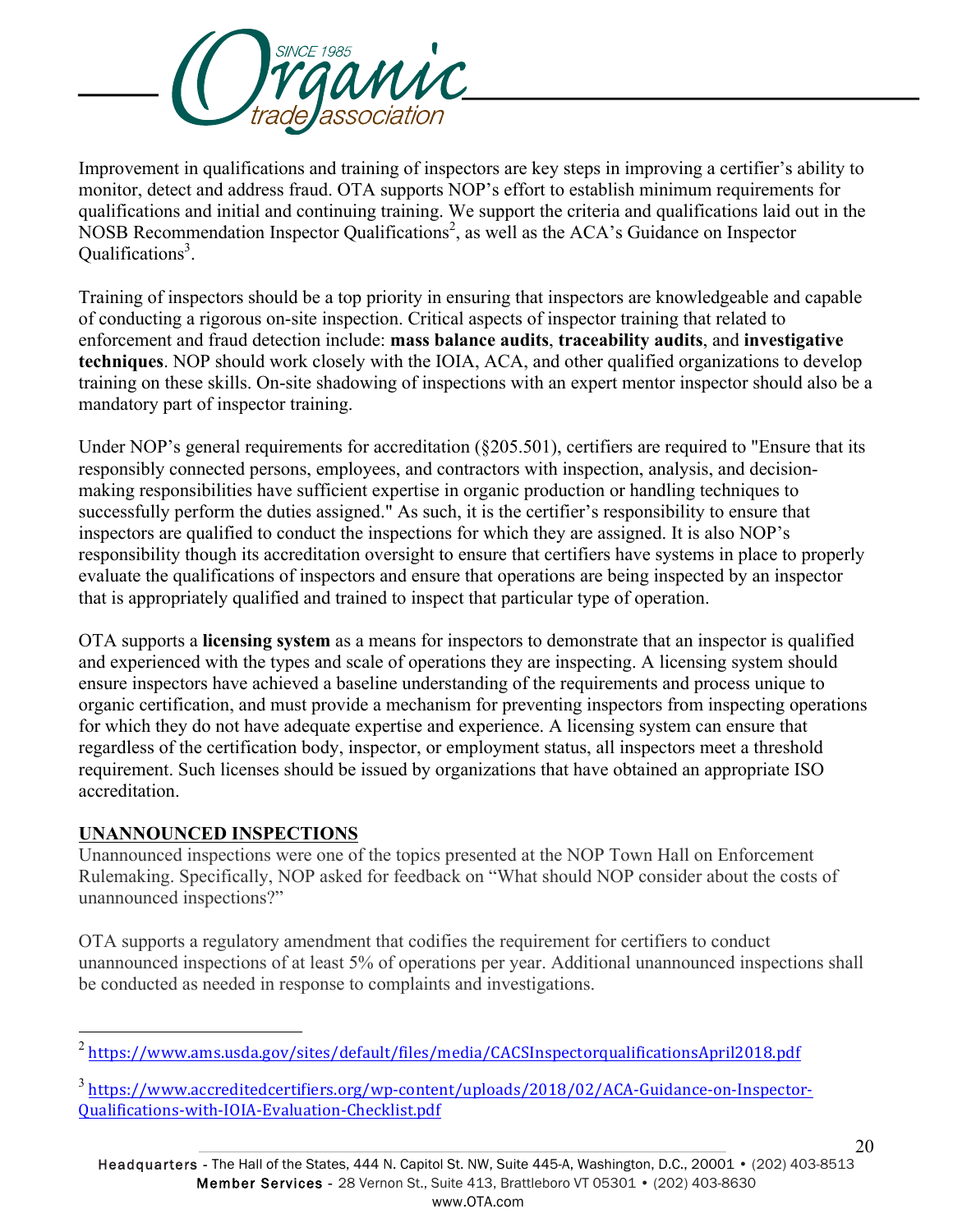

OTA does not take issue with the current NOP Instruction 2609 that allow certifiers to "charge an operation for unannounced inspections as long as the fees are clearly disclosed to all certified operations." Certifiers must clearly disclose to their clients their protocols for unannounced inspections and their fees, should they decide to charge their clients. Many certifiers have integrated the costs for unannounced into their baseline certification fee.

### **FEDERATED ORGANIC CERTIFICATES**

Federated organic certificates were among the topics presented at the NOP Town Hall on Enforcement Rulemaking. Specifically, NOP asked for feedback on "What challenges would Certifiers face if required to use a federated organic certificate? Is there an alternative you would suggest?"

OTA supports NOP's movement towards the use of federated organic certificates (i.e., organic certificates generated within the Organic INTEGRITY database.) The use of federated organic certificates will bring many benefits to the organic sector. Primarily, the certificate will link to the specific relevant certified operation within the Organic INTEGRITY Database. Also, the use of federated organic certificates will bring consistency across certificates used by certifiers, so it is easier to identify a valid certificate and identify fraudulent designs. Additional benefits may be gained by linking aspects of the NOP federated organic certificate system to the EU Trade Control & Expert System (TRACES). It is important that federated organic certificates refrain from including any confidential or sensitive business information.

However, we see significant challenges if certifiers were to be mandated to use only federated organic certificates generated from the Organic INTEGRITY Database. At this point, certifiers are only required to update information in the database once per year, whereas the status of a certified operation's scope, certified products, and other details may change much more often. It would be unwise to require certifiers to generate certificates from a database of outdated information. Until the Organic INTEGRITY Database is reliably providing accurate and current information for certified operations, federal organic certifications should not be mandatory. Certifiers also need time to fully adopt the taxonomy set by NOP for identifying specific certified organic products covered by the organic certificate.

Instead of moving directly to mandatory federated organic certificates, OTA suggests NOP consider a step-wise approach, with narrow and easily implementable solutions that can be achieved in the shortterm to help deter fraudulent certificates. For instance, requiring a common design feature or code will help to support the end goal of increasing consistency among certificates without overburdening certifiers. At the very least, the operation's ten-digit NOP Operation ID should be required to appear on the certificate so that the operation can easily be connected to its specific relevant entry in the Organic INTEGRITY database. These solutions can be effective in the short term while more significant updates to the Organic INTEGRITY Database are implemented by NOP, and standardization of product taxonomy are implemented by certifiers to populate the database with consistent terminology.

The Organic Trade Association thanks the National Organic Program for reaching out to the organic sector and providing this opportunity to engage early on the upcoming Strengthening Organic Enforcement rulemaking. This type of communication and collaboration build a strong and effective public-private sector relationship.

On behalf of our members across the supply chain and the country, the Organic Trade Association thanks the National Organic Program for your commitment to protecting organic integrity.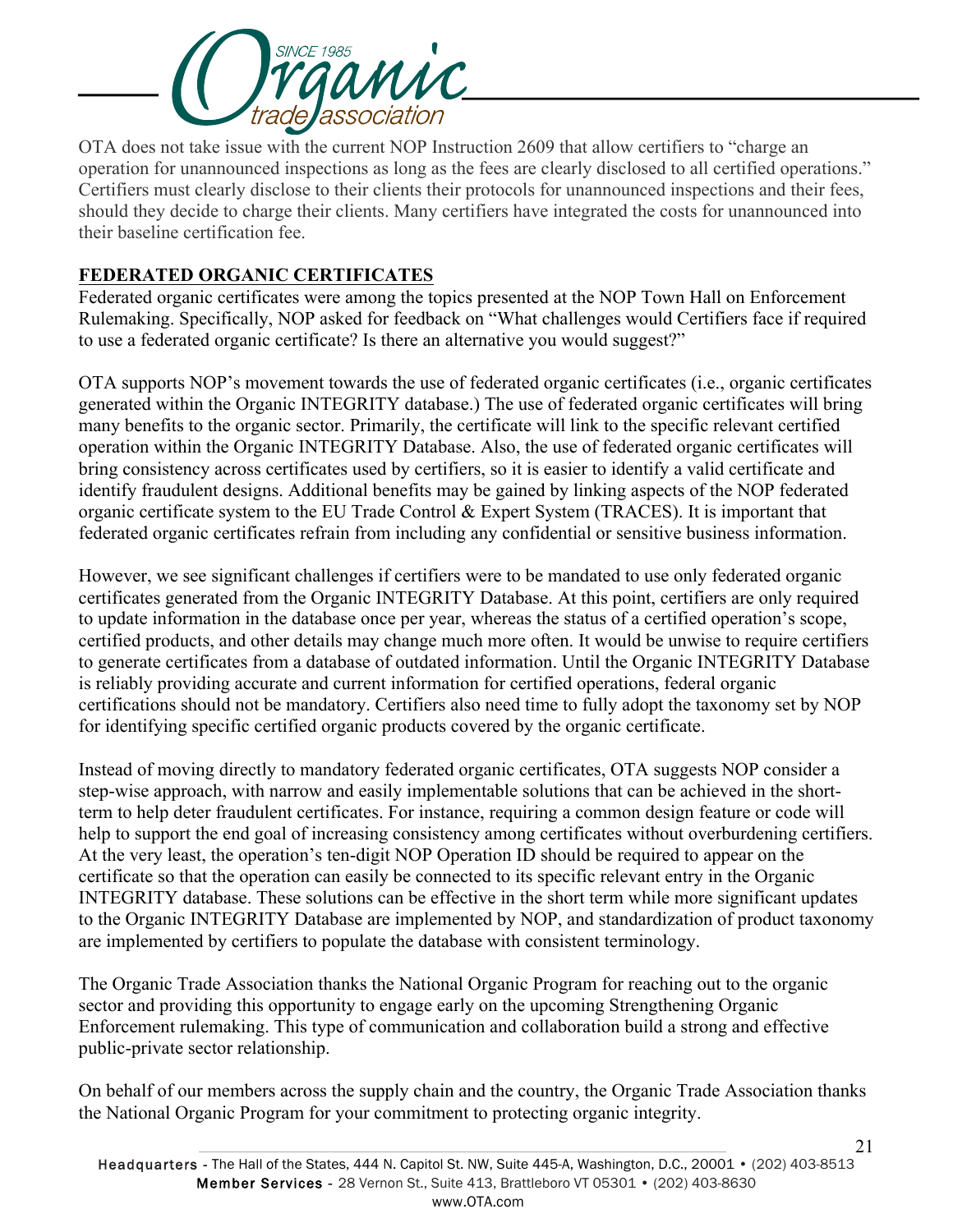

Respectfully submitted,

Hwendologn V. Wyard

Gwendolyn Wyard Vice President, Regulatory and Technical Affairs

cc: Laura Batcha Executive Director/CEO Organic Trade Association

#### **Appendices**

**Appendix A** – OTCO Independent Storage Information Sheet **Appendix B** – Organic Identification on Documents and Labels

#### **APPENDIX B: ORGANIC IDENTIFICATION ON DOCUMENTS AND LABELS**

OTA's Enforcement Rulemaking task force began to discuss specific regulatory changes that could be effective to implement our suggestions related to organic identification on retail and non-retail labels. Our current thinking is provided below (underlined  $=$  new text; strikethrough  $=$  deleted text):

#### **§205.303 Packaged products labeled "100 percent organic" or "organic."**

(a) Agricultural products in packages described in §205.301(a) and (b) may display, on the principal display panel, information panel, and any other panel of the package and on any labeling or market information concerning the product, the following:

#### (1) The term, "100 percent organic" or "organic," as applicable, to modify the name of the product;

(2) For products labeled "organic," the percentage of organic ingredients in the product; (The size of the percentage statement must not exceed one-half the size of the largest type size on the panel on which the statement is displayed and must appear in its entirety in the same type size, style, and color without highlighting.)

(3) The term, "organic," to identify the organic ingredients in multiingredient products labeled "100 percent organic";

(4) The USDA seal; and/or

(5) The seal, logo, or other identifying mark of the certifying agent which certified the production or handling operation producing the finished product and any other certifying agent which certified production or handling operations producing raw organic product or organic ingredients used in the finished product: Provided, That, the handler producing the finished product maintain records, pursuant to this part, verifying organic certification of the operations producing such ingredients, and: Provided further, That, such seals or marks are not individually displayed more prominently than the USDA seal.

(b) Agricultural products in packages described in §205.301(a) and (b) must display:

(1) The term, "100 percent organic" or "organic," as applicable, to modify the name of the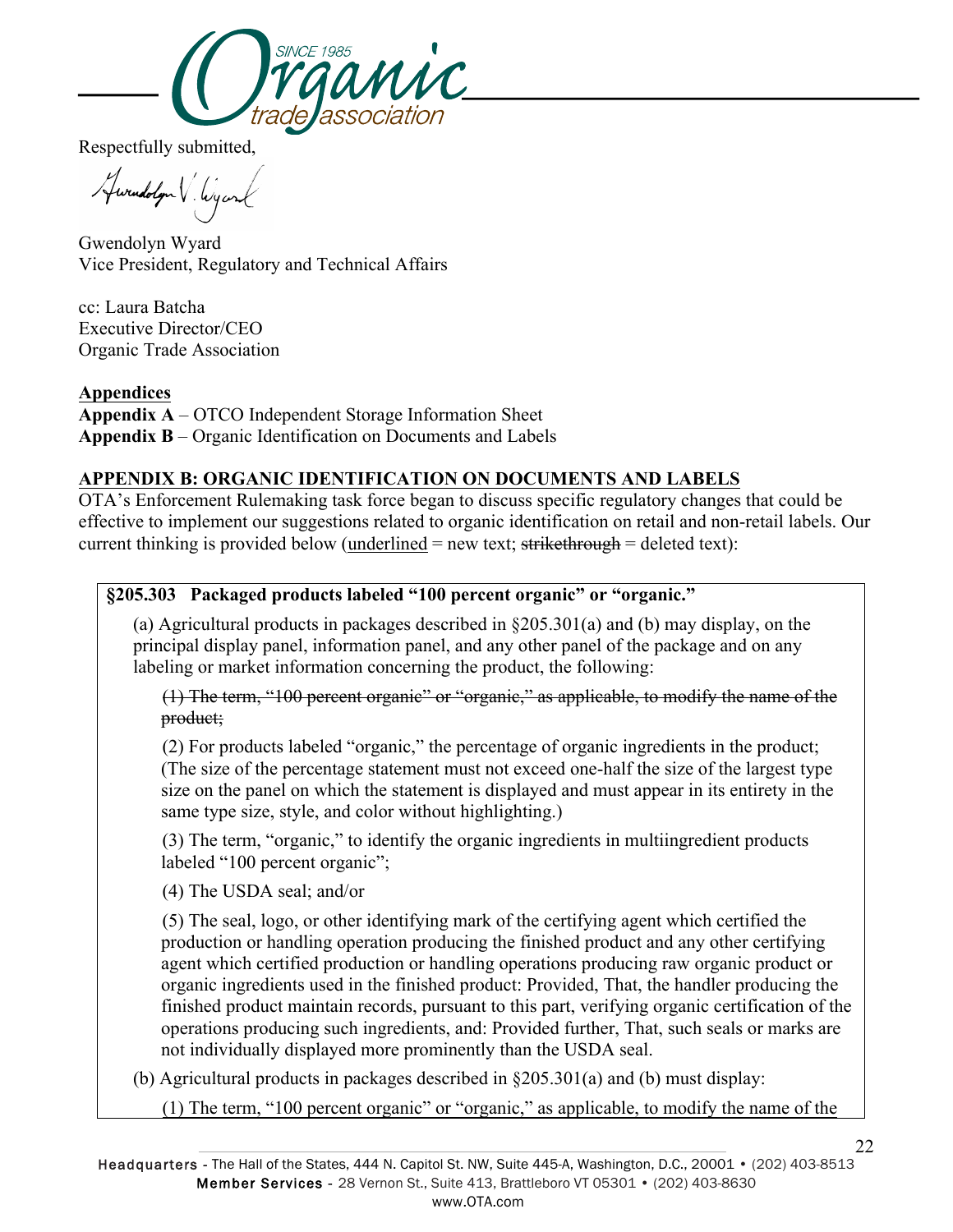

product; except when the USDA seal is displayed on the principal display panel.

(21) For products labeled "organic," identify each organic ingredient in the ingredient statement with the word, "organic," or with an asterisk or other reference mark which is defined below the ingredient statement to indicate the ingredient is organically produced. Water or salt included as ingredients cannot be identified as organic.

(32) On the information panel, below the information identifying the handler or distributor of the product and preceded by the statement, "Certified organic by  $* * *$ " or similar phrase, identify the name of the certifying agent that certified the handler of the finished product and may display the business address, Internet address, or telephone number of the certifying agent in such label.

**§205.307 Labeling of non-retail containers used for only shipping or storage of raw or processed agricultural products labeled as "100 percent organic," "organic," or "made with organic (specified ingredients or food group(s))."**

(a) Non-retail containers of organic products used only to ship or store raw or processed agricultural product labeled as containing organic ingredients may display the following terms or marks:

(1) The name and contact information of the certifying agent which certified the handler which assembled the final product;

(2) Identification of the product as organic;

(13) Special handling instructions needed to maintain the organic integrity of the product;

(24) The USDA seal;

(35) The seal, logo, or other identifying mark of the certifying agent that certified the organic production or handling operation that produced or handled the finished product.

(b) Non-retail containers of organic products used to ship or store raw or processed agricultural product labeled as containing organic ingredients must display

(1) identification of the product as organic;

(2) name and contact information of the handler which assembled the final product;

(3) name and contact information of the certifying agent which certified the handler which assembled the final product; and

(4) the production lot number of the product if applicable.

(c) Shipping containers of domestically produced product labeled as organic intended for export to international markets may be labeled in accordance with any shipping container labeling requirements of the foreign country of destination or the container labeling specifications of a foreign contract buyer: Provided, That, the shipping containers and shipping documents accompanying such organic products are clearly marked "For Export Only" and: Provided further, That, proof of such container marking and export must be maintained by the handler in accordance with recordkeeping requirements for exempt and excluded operations under §205.101.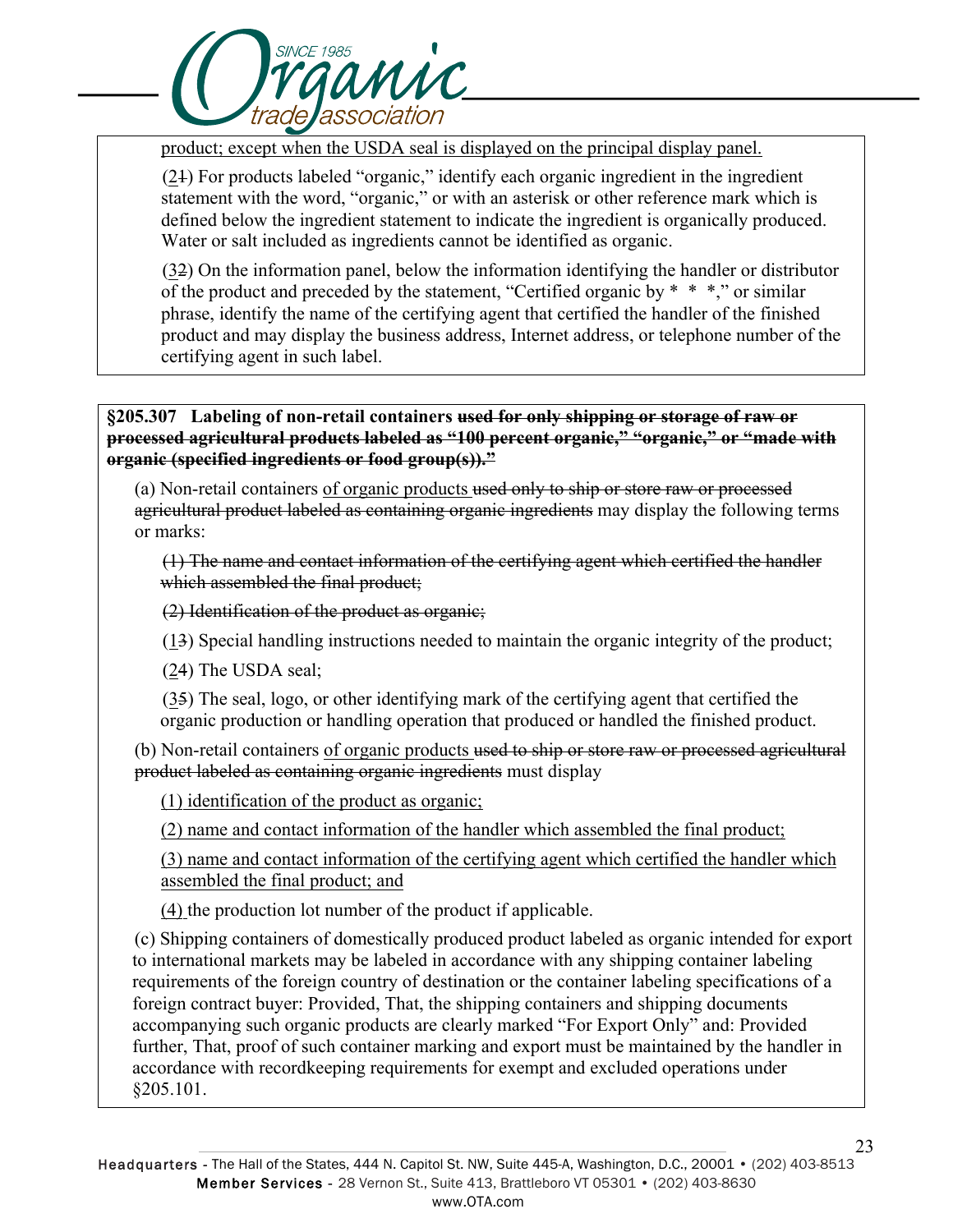## Appendix A

## **INDEPENDENT STORAGE INFORMATION SHEET**<br> **ISIS**<br>
Page 1 of 2

Electronic versions available at <u>www.tilth.org</u> Page 1 of 2

**Operation Name: Date: Date: Date: Date: Date: Date: Date: Date: Date: Date: Date: Date: Date: Date: Date: Date: Date: Date: Date: Date: Date: Date: Date: Date: Date: Dat** 

- $\blacktriangleright$  The manager of the storage facility must answer the questions below.
- ► Copies of the Independent Storage Information Sheet (this form) must be kept by both the OTCO certified operation and the storage facility.

The National Organic Standards section 7CFR205.101(b)(1) allows organic operations to store products at non-certified facilities as long as the products are packaged or otherwise enclosed in a container prior to being received or acquired, the organic products remain in the same package or container, and the products are not repacked or re-labeled while in the control of the storage operation.

#### **1.1 STORAGE LOCATION**

| Name of Facility:                                                                       | Manager or Owner:                                                                                                                                                                                                                                      |          |  |
|-----------------------------------------------------------------------------------------|--------------------------------------------------------------------------------------------------------------------------------------------------------------------------------------------------------------------------------------------------------|----------|--|
| Phone:                                                                                  | Fax:                                                                                                                                                                                                                                                   |          |  |
| Email(s):                                                                               |                                                                                                                                                                                                                                                        |          |  |
| <b>Physical Address:</b>                                                                | City:                                                                                                                                                                                                                                                  |          |  |
| State:                                                                                  | Zip:                                                                                                                                                                                                                                                   | Country: |  |
| <b>1.2 STORAGE ACTIVITIES</b>                                                           |                                                                                                                                                                                                                                                        |          |  |
| substances such as pesticides?                                                          | 1) Does the storage facility implement necessary measures to protect the organic product from contacting prohibited                                                                                                                                    |          |  |
| $\Box$ Yes $\Box$ No                                                                    |                                                                                                                                                                                                                                                        |          |  |
| 2) Does the OTCO certified operation retain ownership of the product during storage?    |                                                                                                                                                                                                                                                        |          |  |
| $\bigcap$ Yes $\bigcap$ No                                                              |                                                                                                                                                                                                                                                        |          |  |
| container during storage?                                                               | 3) Is the organic product packaged or enclosed in a container prior to being received and does it remain in that enclosed                                                                                                                              |          |  |
| $\Box$ Yes $\Box$ No                                                                    |                                                                                                                                                                                                                                                        |          |  |
| 4) Do the appropriate records indicate that the product is "organic"?                   |                                                                                                                                                                                                                                                        |          |  |
| $\bigcap$ Yes $\bigcap$ No                                                              |                                                                                                                                                                                                                                                        |          |  |
| $\Box$ Yes $\Box$ No                                                                    | 5) Are the records detailed enough to disclose description and amounts of organic products transferred, and to link any lot<br>numbers assigned by the OTCO certified operation with tracking numbers or lot numbers assigned at the storage facility? |          |  |
| otherwise protected from contacting pesticides and is this documented?<br>Yes □ No □ NA | 6) If pesticide fogging is performed or pesticide sprays are applied to areas where packaged or otherwise enclosed organic<br>products are stored, are the organic products removed prior to application or covered with impermeable coverings, or     |          |  |
|                                                                                         | 2525 SE 3rd Street, Corvallis, OR 97333, 503-378-0690   1-877-378-0690   organic@tilth.org                                                                                                                                                             |          |  |